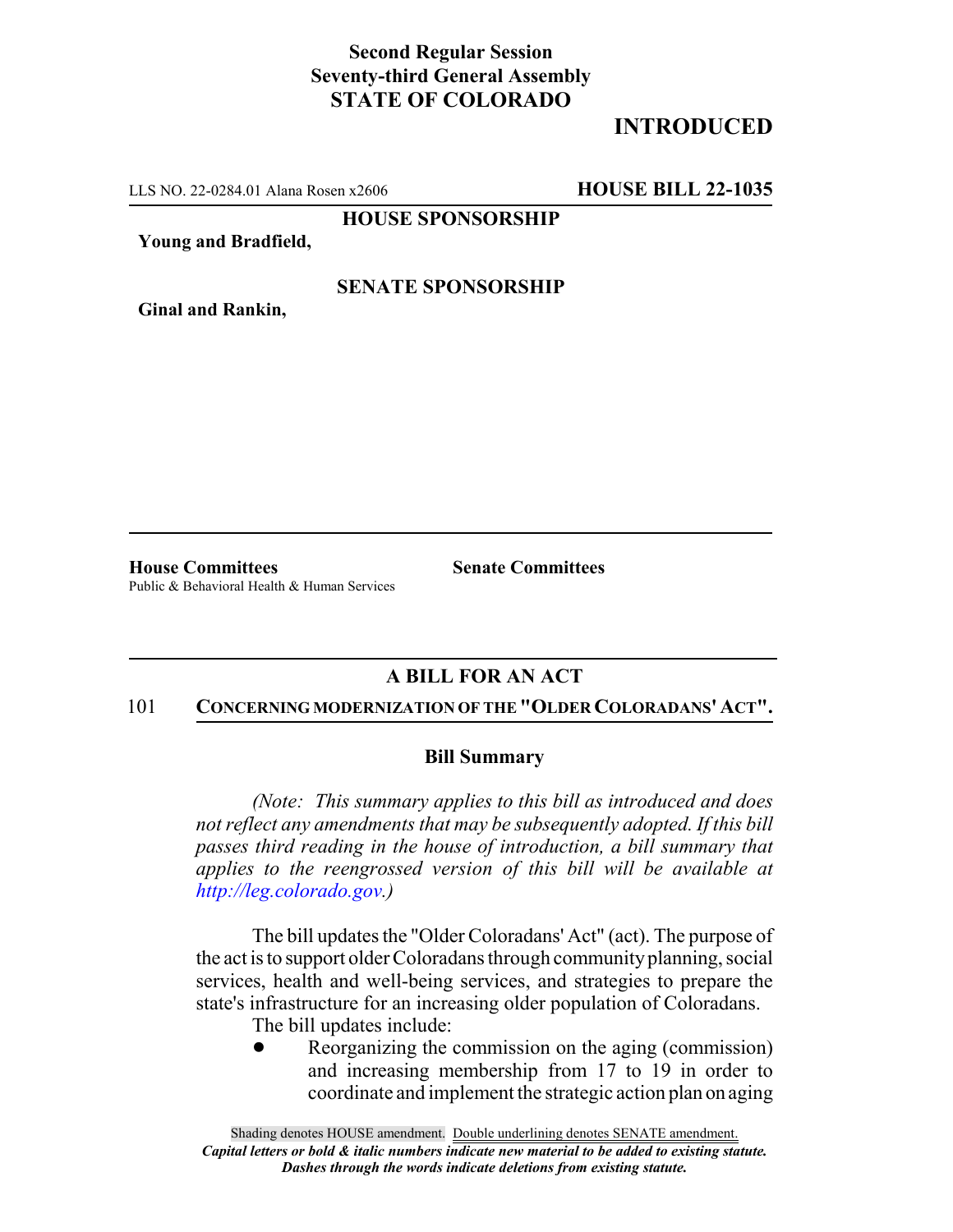(plan) and to make recommendations;

- Appointing a state department of human services (state department) liaison to act as the primary contact for the commission in order to coordinate commission-related duties with the state department and other state agencies;
- Convening a technical advisory committee (committee) comprised of key state agency representatives to direct the implementations of the plan and the commission's recommendations; and
- Creating the lifelong Colorado initiative within the state department's state office on aging to coordinate strategies and implementation of the plan with the commission, committee, and key state agencies.

1 *Be it enacted by the General Assembly of the State of Colorado:*

2 **SECTION 1.** In Colorado Revised Statutes, **amend** 26-11-100.2

3 as follows:

4 **26-11-100.2. Legislative declaration.** (1) The general assembly 5 hereby finds and declares that:

6 (a) Older Coloradans constitute a fundamental resource of this 7 state. Often, their competence, experience, and wisdom are underutilized, 8 and a means must be found to EFFECTIVELY use their abilities more 9 effectively for the benefit of all Coloradans. The number of persons in 10 this state sixty years of age or older is increasing rapidly, and, of these 11 persons, the number of women, minorities PEOPLE OF COLOR, and persons 12 seventy-five years of age or older is expanding at an even greater rate. 13 Among those persons seventy-five years of age or older, there is a higher 14 incidence of functional disability. The social and health problems of older 15 people are compounded by the lack of access to existing services and by 16 the unavailability of a complete range of services in all areas of the state. 17 The ability of older people to maintain self-sufficiency and personal 18 well-being with the dignity to which their years of labor entitle them and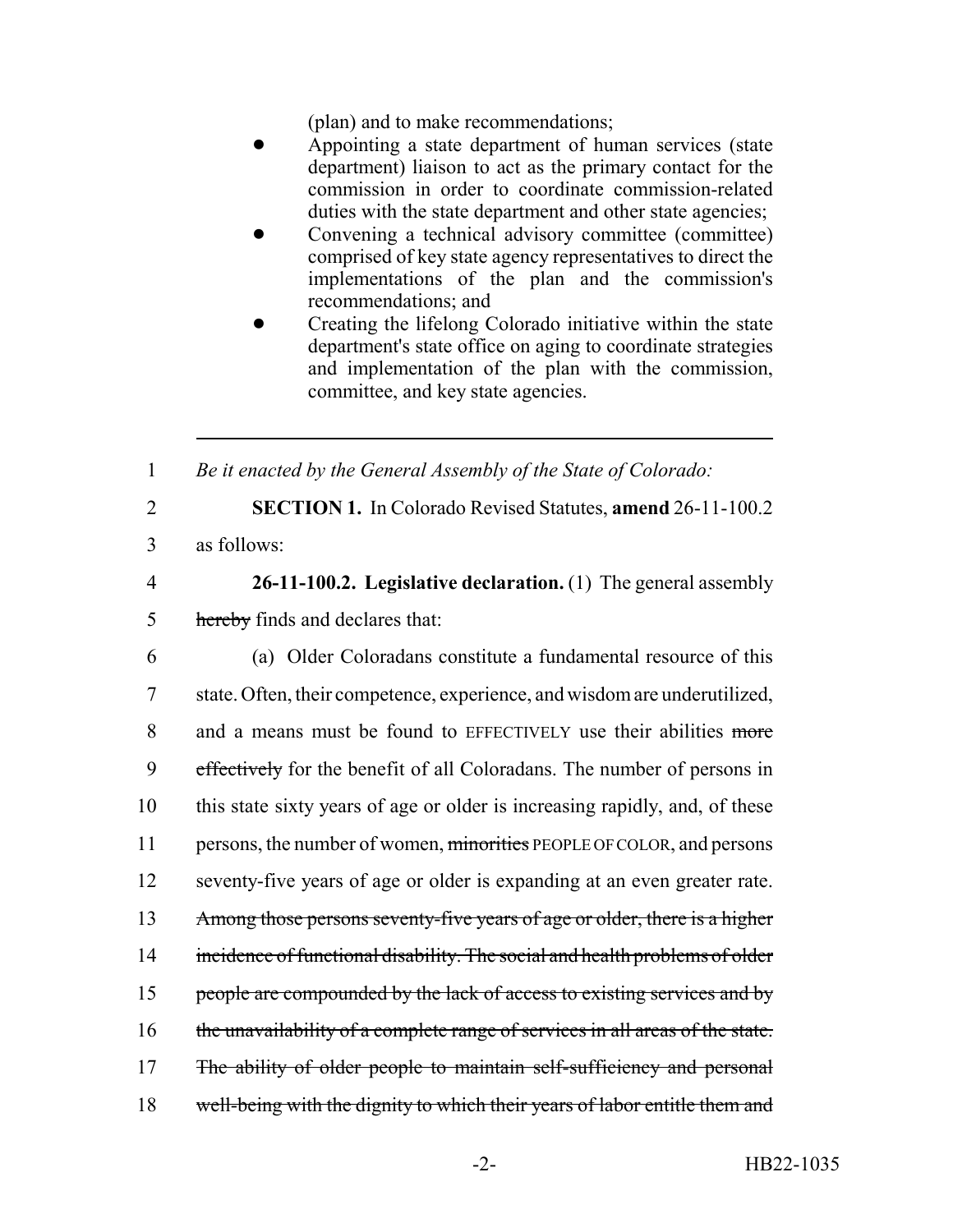to realize their maximum potential as creative and productive individuals 2 are matters of profound importance and concern for all Coloradans.

 (b) A STATE THAT IS WELL-ADAPTED FOR AGING IS ONE WHERE ALL INDIVIDUALS CAN THRIVE AND ARE ADEQUATELY SUPPORTED: A COLORADO FOR ALL. COLORADO MUST SUPPORT A HIGH QUALITY OF LIFE FOR OLDER COLORADANS AND THEIR FAMILIES BY PROMOTING HEALTH AND WELL-BEING, SUPPORTING LONG-TERM SERVICES, FOSTERING WORKFORCE DEVELOPMENT AND SELF-SUFFICIENCY, CREATING LIVABLE COMMUNITIES, AND INTEGRATING AGING POLICY AND PROGRAMS ACROSS STATE GOVERNMENT.

 (c) TO ENSURE THAT COLORADO IS THE BEST STATE IN WHICH TO GROW OLD, THE FOLLOWING GOALS MUST GUIDE AGING AND AGING SERVICES IN COLORADO:

 (I) OLDER COLORADANS ARE ABLE TO LIVE AND FULLY PARTICIPATE IN THEIR COMMUNITIES OF CHOICE FOR AS LONG AS POSSIBLE; 16 (II) OLDER COLORADANS ARE ABLE TO STAY ENGAGED IN THE LABOR FORCE OR VOLUNTEER SECTOR FOR AS LONG AS THEY WANT OR NEED;

 (III) OLDER COLORADANS AND THEIR FAMILIES ARE FINANCIALLY SECURE AND PREPARED TO MEET THE CHALLENGES OF AGING;

21 (IV) COLORADANS ARE PREPARED FOR THE CHALLENGES OF CARING FOR AGED LOVED ONES AND ARE ABLE TO DO SO WITHOUT ENDANGERING THEIR OWN PHYSICAL, BEHAVIORAL, AND FINANCIAL HEALTH OR WELL-BEING OR THE HEALTH AND WELL-BEING OF THEIR LOVED ONES;

 (V) TRAINED WORKERS ARE SKILLED, EDUCATED, AND PAID COMMENSURATE TO THEIR ABILITIES AND TRAINING TO MEET THE NEEDS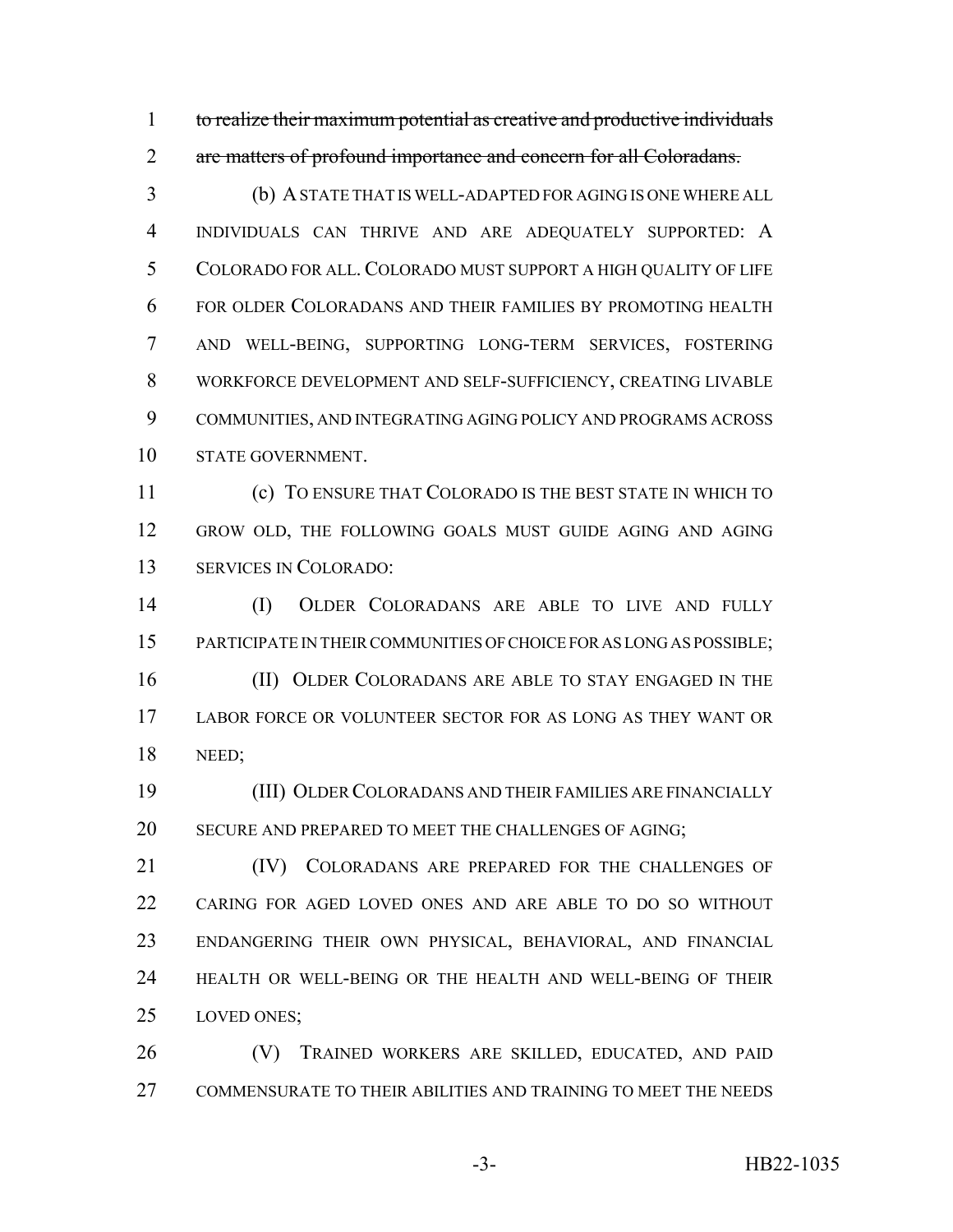OF EMPLOYERS AND INDUSTRIES SERVING AN INCREASING POPULATION OF OLDER COLORADANS;

 (VI) OLDER COLORADANS CAN STAY HEALTHIER LONGER THROUGH ACCESS TO QUALITY AND AFFORDABLE PERSON-CENTERED AND CULTURALLY APPROPRIATE CARE THAT ALIGNS WITH THEIR PREFERENCES AND VALUES;

 (VII) THE STATE CAN MEET ITS COMMITMENT TO SUPPORT OLDER COLORADANS AND THEIR FAMILIES; AND

 (VIII) COLORADO CAN EMPOWER AND PROTECT OLDER COLORADANS FROM ABUSE, NEGLECT, EXPLOITATION, AND OTHER HARMFUL ACTS;

 (d) COLORADO FACES A HISTORIC DEMOGRAPHIC SHIFT OVER THE NEXT FIFTY YEARS THAT WILL CREATE OPPORTUNITIES AND CHALLENGES. THIS SHIFT WILL RESULT IN AN UNPRECEDENTED NUMBER OF OLDER WORKERS REMAINING IN THE WORKFORCE AND OLDER COLORADANS SHIFTING INTO RETIREMENT. THE DEMOGRAPHIC CHANGES WILL RESULT IN WIDE-RANGING ECONOMIC AND SOCIAL IMPACTS ON THE WORKFORCE, HOUSING, TRANSPORTATION, LONG-TERM SERVICES AND SUPPORTS, AND HEALTH CARE. THE STATE MUST ACT TO CAPITALIZE ON THE OPPORTUNITIES AND ADDRESS THE CHALLENGES.

 (e) TO ENSURE THAT OLDER COLORADANS ARE PREPARED TO ADDRESS AGING-RELATED OPPORTUNITIES AND CHALLENGES, IT IS CRITICAL THAT THE STATE EMPOWER AND EDUCATE RESIDENTS FROM AN EARLY AGE TO PREPARE FOR THE REALITIES OF A LONG LIFE. THE STATE 25 SHOULD ENCOURAGE RESIDENTS TO ENGAGE IN RETIREMENT PLANNING, HEALTH AND WELLNESS PRESERVATION ACTIVITIES AND SERVICES, LIFELONG LEARNING, CROSS-GENERATIONAL COLLABORATION, AND CIVIC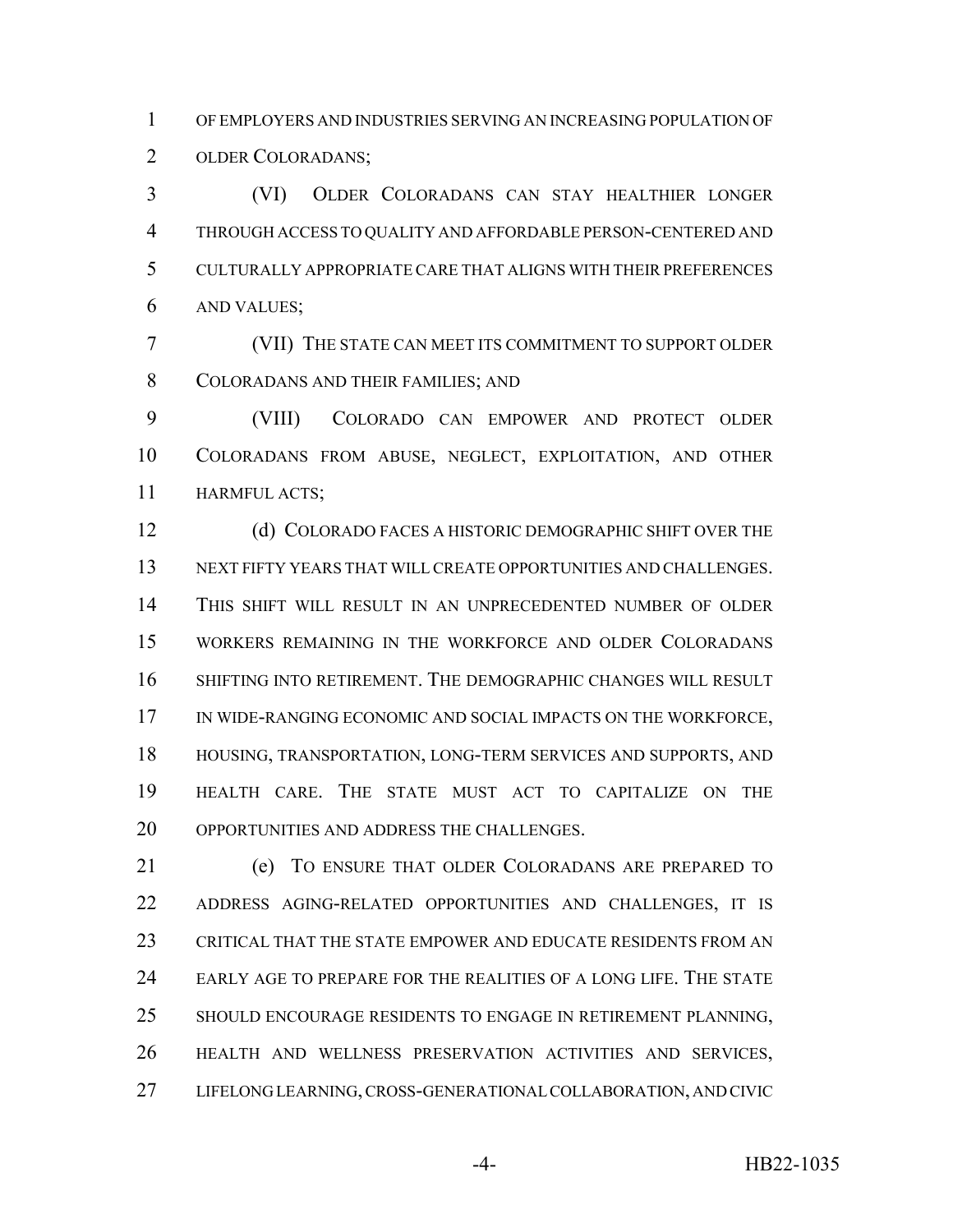ENGAGEMENT.

 (f) AGING IS A PERSONAL EXPERIENCE THAT VARIES FROM PERSON TO PERSON.COLORADANS WILL AGE DIFFERENTLY, WITH SOME REMAINING MENTALLY AND PHYSICALLY CAPABLE UNTIL THEY DIE AND OTHERS EXPERIENCING MENTAL AND PHYSICAL DISABILITIES EARLIER IN LIFE. AS A RESULT, OLDER COLORADANS AND THEIR FAMILIES ARE PRESENTED WITH VARYING OPPORTUNITIES AND CHALLENGES ACROSS THEIR LIVES. SOME OLDER COLORADANS WILL CONTINUE TO LIVE INDEPENDENTLY IN THEIR OWN HOMES WHILE OTHERS WILL REQUIRE LONG-TERM SKILLED NURSING CARE. IN COORDINATION WITH STATE DEPARTMENT SUBJECT MATTER EXPERTS, LOCAL GOVERNMENTS, AND COMMUNITY 12 STAKEHOLDERS, IT IS A PRIORITY OF THE GENERAL ASSEMBLY TO EXAMINE THE COMPLEXITY OF THESE ISSUES AND DEVELOP POLICIES THAT SUPPORT COMMUNITIES AND FAMILIES ACROSS COLORADO. THE AGING PROCESS IS FURTHER IMPACTED BY HISTORICAL DISPARITIES, INCLUDING BUT NOT LIMITED TO STRUCTURAL RACISM, SEXISM, AND AGEISM. THE SOCIAL AND HEALTH PROBLEMS OF OLDER COLORADANS ARE COMPOUNDED BY LIMITED PREPARATION FOR AN INCREASE IN LIFE EXPECTANCY AND LACK OF ACCESS TO SERVICES, OR THE UNAVAILABILITY OF SERVICES, THROUGHOUT THE STATE. IT IS OF PROFOUND IMPORTANCE FOR ALL COLORADANS THAT OLDER COLORADANS MAINTAIN SELF-SUFFICIENCY AND PERSONAL WELL-BEING, HAVE ACCESS TO NECESSARY SERVICES AND SUPPORTS, AND REALIZE THEIR MAXIMUM POTENTIAL AS CREATIVE AND 24 PRODUCTIVE INDIVIDUALS.

25 (2) (a) The general assembly further declares that it is the policy of this state: To protect older Coloradans from abuse, neglect, or 27 exploitation; to involve older Coloradans in the planning and operation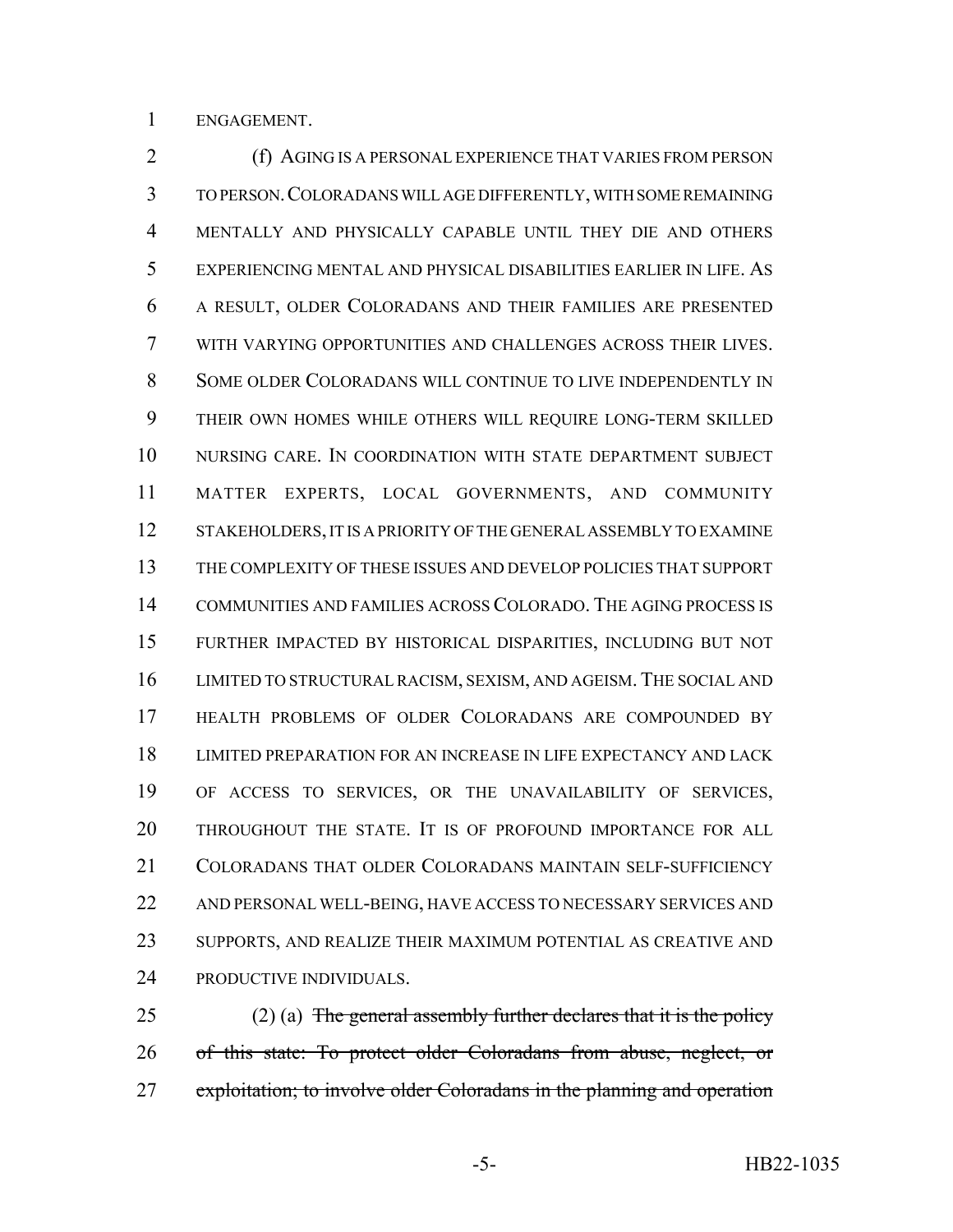of all programs and services that may affect them; to encourage agencies 2 at all levels of government, as well as in the private sector, to develop alternative services and forms of care that would provide a range of 4 services to be delivered in the community and in the home and that would facilitate access to other services which support independent living and prevent unnecessary institutionalization; to give priority in planning services and programs to those older Coloradans with the greatest economic need or the greatest social need; and to facilitate and encourage joint program planning and policy development among state and local 10 agencies which recognize and strengthen the community and personal 11 support networks to which people belong and on which they depend and 12 which administer programs and deliver services to the older population. THEREFORE, THE GENERAL ASSEMBLY FINDS THAT IT IS COLORADO'S POLICY TO:

 (I) PROTECT OLDER COLORADANS FROM ABUSE, NEGLECT, EXPLOITATION, AND OTHER HARMFUL ACTS;

 (II) INVOLVE OLDER COLORADANS IN THE PLANNING AND OPERATION OF ALL PROGRAMS AND SERVICES THAT MAY AFFECT THEM; (III) ENCOURAGE AGENCIES AT ALL LEVELS OF GOVERNMENT, AS WELL AS THE PRIVATE SECTOR, TO DEVELOP ALTERNATIVE SERVICES AND FORMS OF CARE THAT PROVIDE A RANGE OF SERVICES TO BE DELIVERED IN 22 THE COMMUNITY AND HOME THAT SUPPORT INDEPENDENT LIVING AND PREVENT UNNECESSARY INSTITUTIONALIZATION;

 (IV) REDUCE HEALTH DISPARITIES AND SUPPORT AGING ACROSS AN INDIVIDUAL'S LIFESPAN;

 (V) PRIORITIZE PLANNING SERVICES AND PROGRAMS FOR OLDER 27 COLORADANS WITH THE GREATEST ECONOMIC OR SOCIAL NEEDS;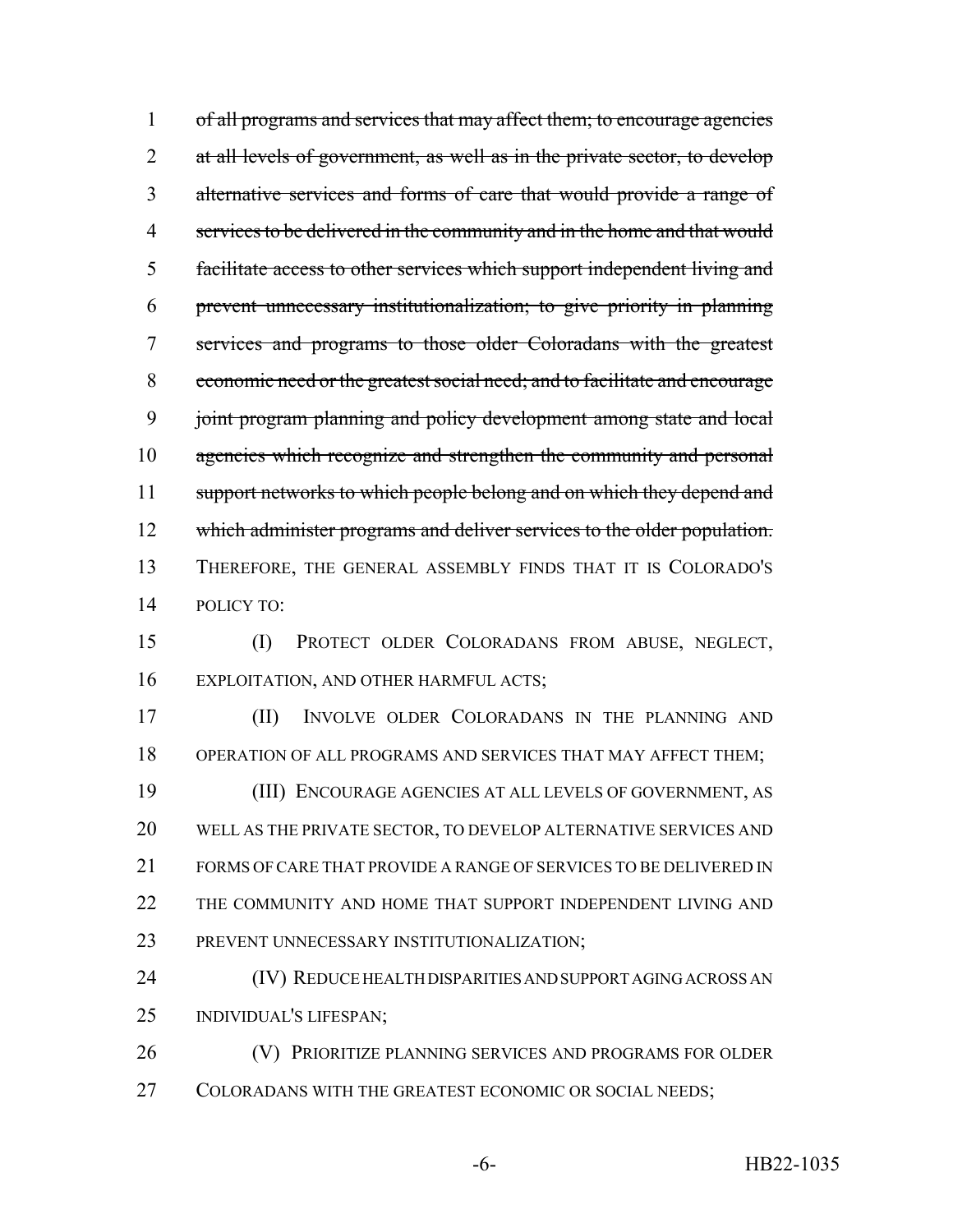(VI) ACKNOWLEDGE AND REMOVE BARRIERS TO ENSURE PROGRAMS, SERVICES, PROJECTS, POLICIES, PROCEDURES, AND RESOURCES ARE INCLUSIVE OF ALL OLDER COLORADANS;

 (VII) RECOGNIZE THAT PREPARING ALL COLORADANS FOR THE DIFFERENT FACETS OF A LONGER LIFE IS PART OF THE STATE'S RESPONSIBILITY; AND

 (VIII) FACILITATE AND ENCOURAGE JOINT PROGRAM PLANNING AND POLICY DEVELOPMENT AMONG STATE AND LOCAL GOVERNMENT TO PROMOTE INNOVATION, EFFICIENCY, AND MAXIMIZE RESOURCES;

 (b) IN ORDER TO SUPPORT OLDER COLORADANS, THE GENERAL ASSEMBLY FINDS THAT A CITIZEN-LED, MULTIDISCIPLINARY STAKEHOLDER 12 COMMISSION, COMPRISED OF REPRESENTATIVES FROM BOTH THE PUBLIC AND PRIVATE SECTORS, IS NEEDED TO COORDINATE AND CONTRIBUTE TO GUIDING STATE PROGRAMS, SERVICES, PROJECTS, POLICIES, PROCEDURES, 15 AND RESOURCES IN THE AREA OF AGING.

 **SECTION 2.** In Colorado Revised Statutes, **amend** 26-11-101 as follows:

 **26-11-101. Commission on aging - created - definition.** 19 (1) (a) There is hereby created in the state department the Colorado 20 commission on the aging, referred to in this article ARTICLE 11 as the 21 "commission", which shall consist of seventeen members appointed by 22 the governor, with the consent of the senate. Two members shall be 23 appointed from each congressional district of the state, one of whom shall 24 be from each major political party, and, after July 1, 1976, and thereafter when a vacancy occurs, one of such members shall be from west of the 26 continental divide. A vacancy on the commission occurs whenever any 27 member moves out of the congressional district from which he or she was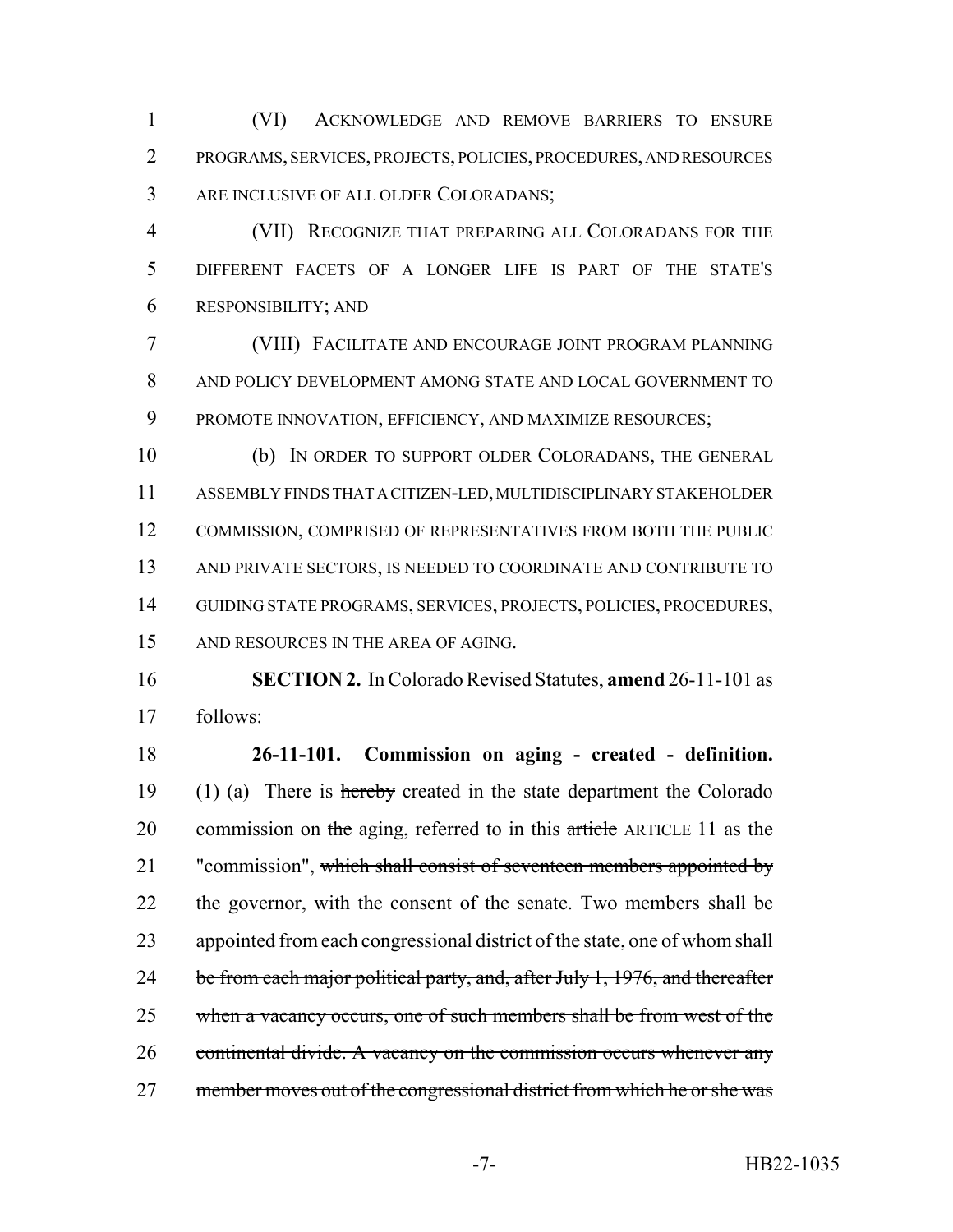appointed. Any member who moves out of such congressional district 2 shall promptly notify the governor of the date of such move, but such notice is not a condition precedent to the occurrence of the vacancy. The governor shall fill the vacancy as provided in subsection (2) of this section. Appointments made to take effect on January 1, 1983, shall be made in accordance with section 24-1-135, C.R.S. No more than nine members of the commission shall be members of the same major political party. One member shall be appointed from the state at large, one member shall be appointed from among the membership of the senate, and one member shall be appointed from among the membership of the house of representatives. Appointments to the commission shall comply with the 12 requirements of the rules and regulations of the United States department 13 of health and human services promulgated pursuant to Public Law 93-29, known as the "Older Americans Comprehensive Services Amendments of 1973", as such rules and regulations appear in section 903.50 (c) of 16 title 45 of the code of federal regulations. In making appointments to the 17 commission, the governor is encouraged to include representation by at 18 least one member who is a person with a disability, a family member of 19 a person with a disability, or a member of an advocacy group for persons with disabilities, provided that the other requirements of this subsection 21 (1) are met FOR THE PURPOSE OF COORDINATING AND GUIDING THE 22 IMPLEMENTATION OF THE STRATEGIC ACTION PLAN ON AGING, DEVELOPED PURSUANT TO SECTION 24-32-3406, AND OTHER STRATEGIES THE COMMISSION MAY IDENTIFY THAT SUPPORT OLDER COLORADANS. THE COMMISSION SHALL CONSIST OF NINETEEN MEMBERS WHO MUST BE APPOINTED AS FOLLOWS:

- 
- **(I) ONE MEMBER FROM THE COLORADO SENATE, APPOINTED BY**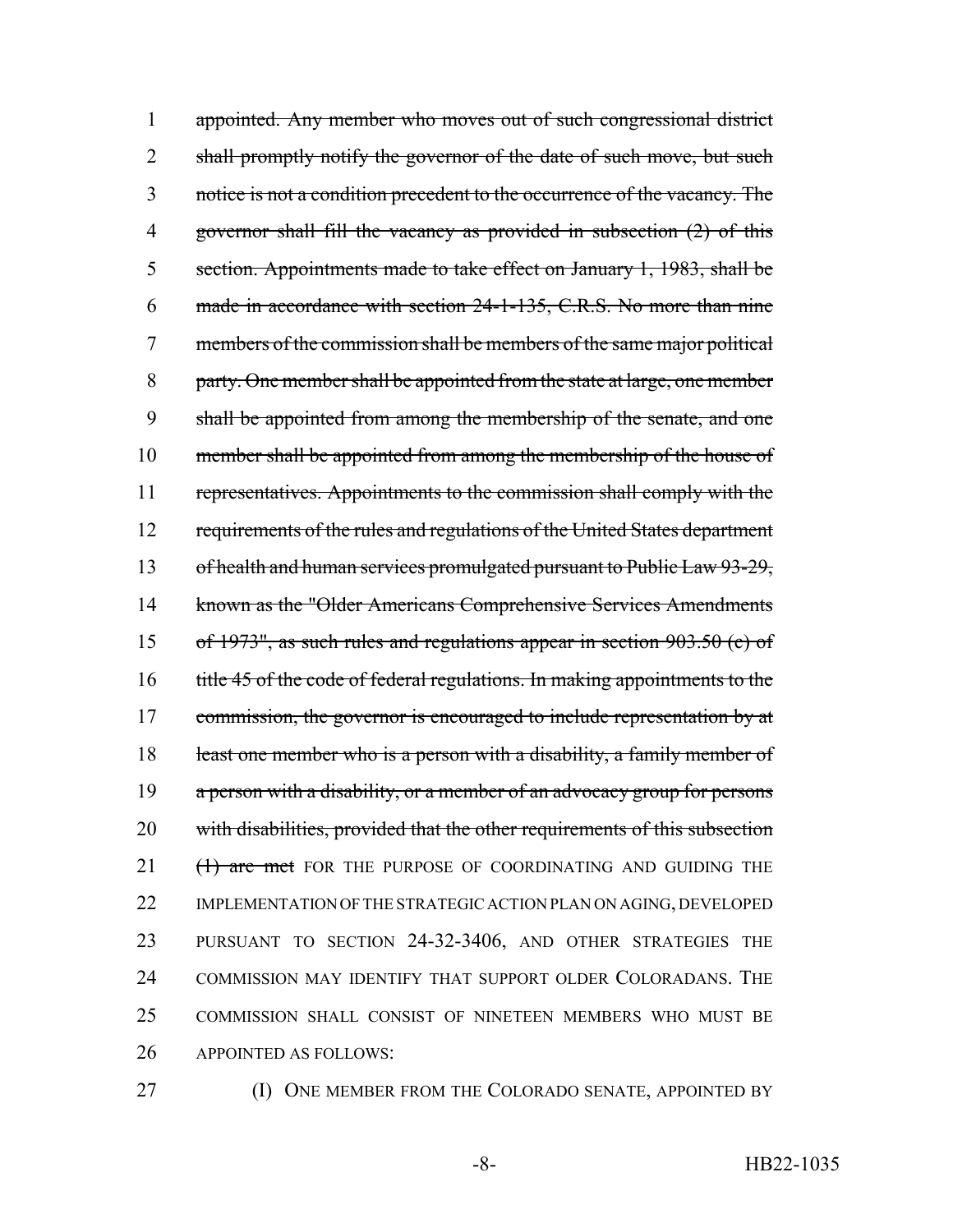THE PRESIDENT OF THE SENATE;

 (II) ONE MEMBER FROM THE COLORADO HOUSE OF REPRESENTATIVES, APPOINTED BY THE SPEAKER OF THE HOUSE OF REPRESENTATIVES; AND (III) SEVENTEEN MEMBERS APPOINTED BY THE GOVERNOR, WITH THE CONSENT OF THE SENATE, AS FOLLOWS: (A) ONE MEMBER FROM EACH CONGRESSIONAL DISTRICT OF THE STATE; (B) ONE MEMBER WHO IS A REPRESENTATIVE OF HIGHER EDUCATION OR THE COLORADO COMMUNITY COLLEGE SYSTEM; (C) ONE MEMBER WHO IS A REPRESENTATIVE OF AN AREA AGENCY 12 ON AGING, AS DESCRIBED IN SECTION 26-11-204; (D) ONE MEMBER WITH EXTENSIVE KNOWLEDGE OF WORKFORCE ISSUES IMPACTING OLDER COLORADANS; (E) ONE MEMBER WHO REPRESENTS A LONG-TERM RESIDENTIAL CARE SETTING; (F) ONE MEMBER WHO REPRESENTS COLORADANS LIVING WITH DEMENTIA; (G) ONE MEMBER WHO REPRESENTS AN ORGANIZATION PROVIDING HOME- AND COMMUNITY-BASED SERVICES; (H) ONE MEMBER WITH EXTENSIVE KNOWLEDGE OF OR 22 EXPERIENCE WITH TRANSPORTATION INFRASTRUCTURE AND SERVICES; 23 (I) ONE MEMBER WHO REPRESENTS THE HOUSING SECTOR; AND 24 (J) ONE MEMBER OF THE PUBLIC POLICY COMMUNITY WITH EXTENSIVE KNOWLEDGE OF AND EXPERIENCE WITH AGING POLICY ISSUES. (b) IN MAKING APPOINTMENTS PURSUANT TO SUBSECTION (1)(a)(III) OF THIS SECTION, THE GOVERNOR SHALL APPOINT NO MORE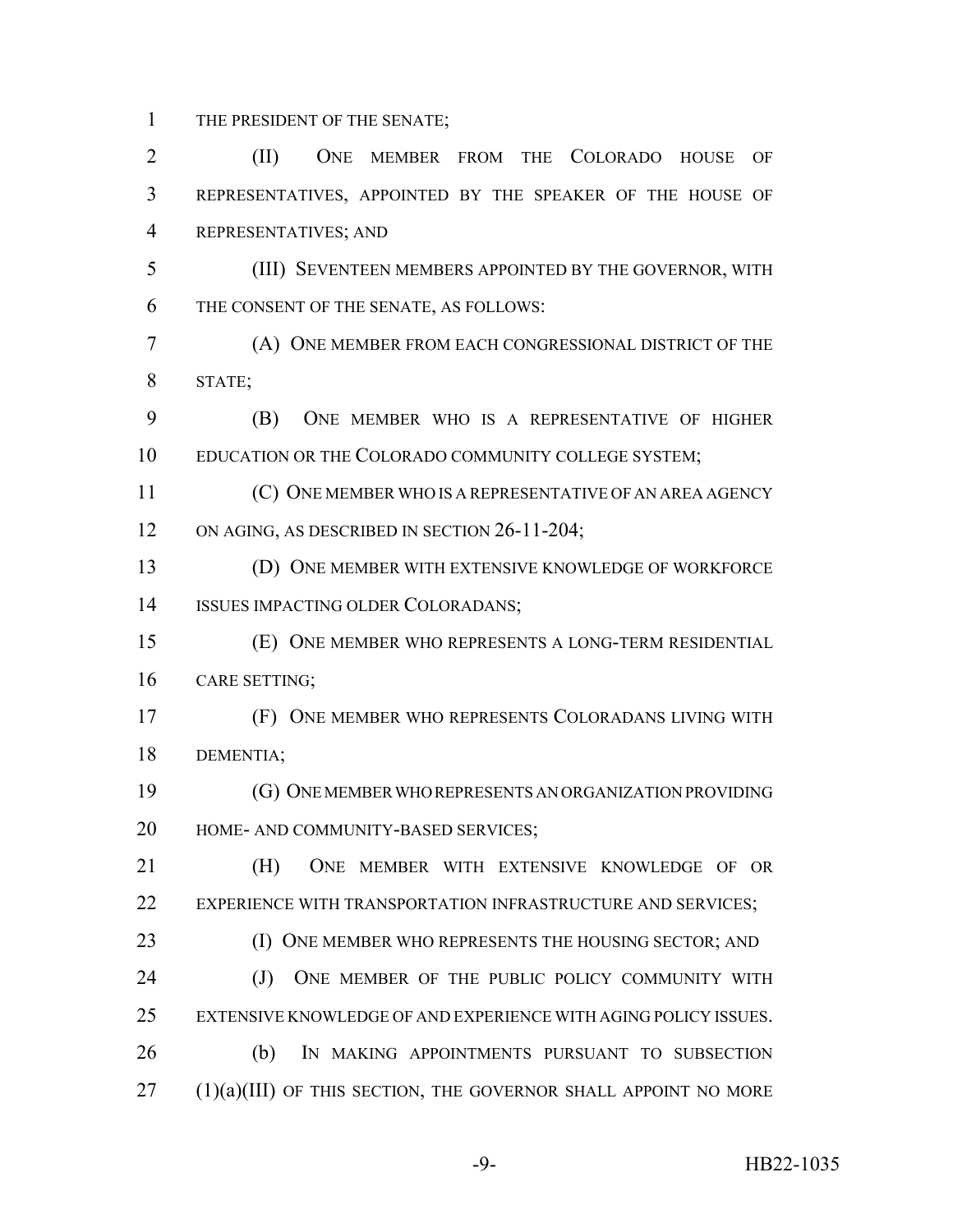THAN A MINIMUM MAJORITY OF COMMISSION MEMBERS AFFILIATED WITH THE SAME POLITICAL PARTY. IN MAKING APPOINTMENTS, THE GOVERNOR SHALL SELECT:

 (I) MEMBERS WHO REPRESENT DIVERSE RACIAL, CULTURAL, SOCIOECONOMIC, GENDER, AND ABILITY GROUPS;

 (II) FOR THE CONGRESSIONAL DISTRICT MEMBERS, AT LEAST ONE MEMBER WHO IS SIXTY YEARS OF AGE OR OLDER, OR WHO IS A PERSON LIVING WITH A DISABILITY, OR WHO HAS A FAMILY MEMBER LIVING WITH A DISABILITY;

 (III) AT LEAST ONE MEMBER WHO REPRESENTS RURAL OR FRONTIER AREAS OF THE STATE;

 (IV) AT LEAST ONE REPRESENTATIVE FROM A LOCAL GOVERNMENT; AND

 (V) AT LEAST ONE REPRESENTATIVE OF THE BUSINESS COMMUNITY 15 IN ORDER TO CONSIDER THE POTENTIAL FOR INITIATIVES DEVELOPED IN 16 THE PRIVATE, FOR-PROFIT SECTOR.

 (c) APPOINTMENTS TO THE COMMISSION MUST COMPLY WITH THE RULES PROMULGATED BY THE UNITED STATES DEPARTMENT OF HEALTH AND HUMAN SERVICES PURSUANT TO THE FEDERAL "OLDER AMERICANS COMPREHENSIVE SERVICES AMENDMENTS OF 1973", PUB.L. 93-29, AS AMENDED.

22 (2) (a) All members of the commission shall be appointed for 23 terms of four years each, commencing July 1 in the year of appointment. 24 Appointments to fill vacancies shall be for the unexpired term of the vacated office and shall be made in the same manner as original 26 appointments. Whenever a member of the senate or house of 27 representatives serving as a member of the commission ceases to hold his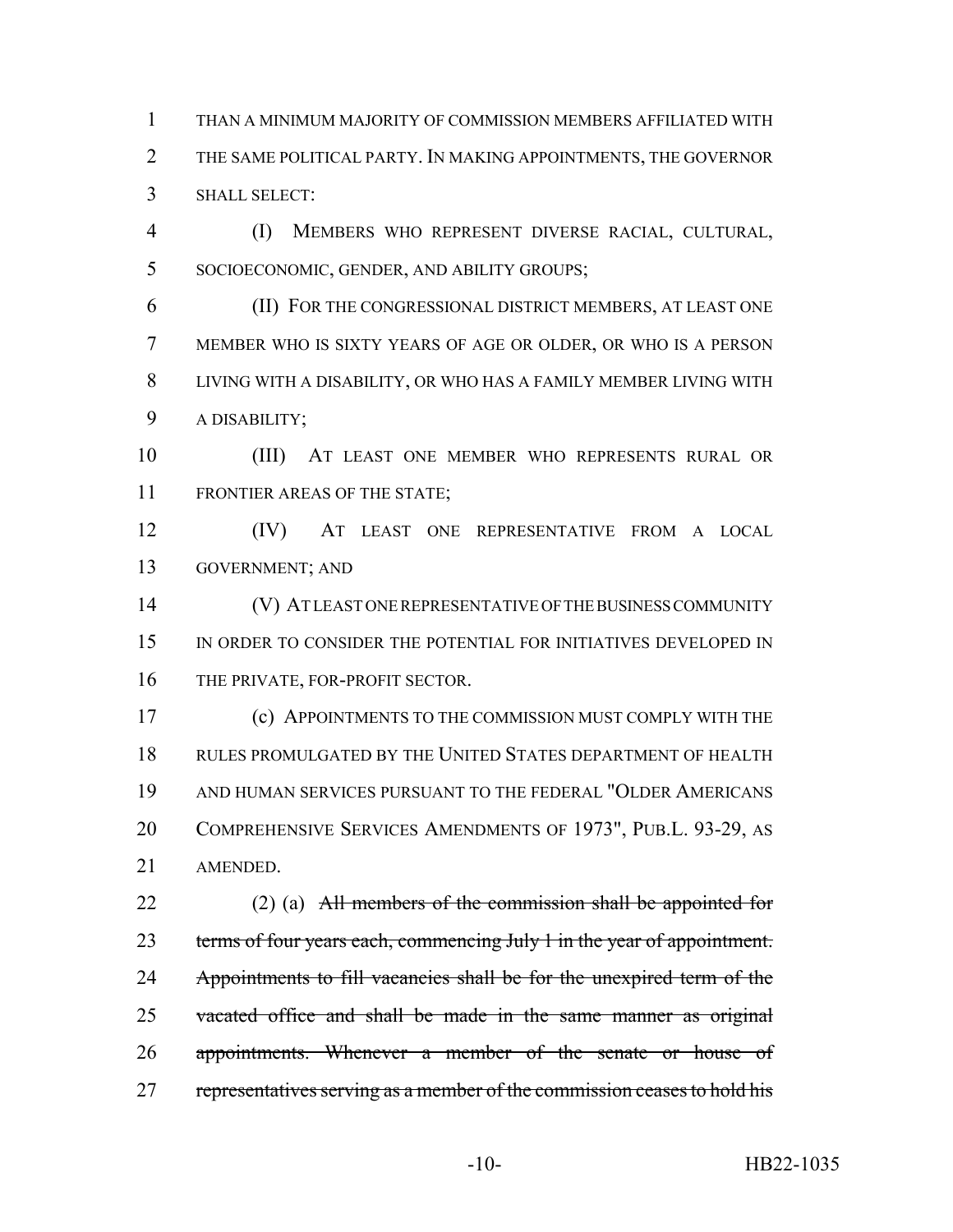office in the senate or house of representatives, a vacancy on the commission shall occur, and the governor shall fill the vacancy by the appointment of a similarly qualified person who at the time is holding 4 office, as the case may be, in the senate or house of representatives. A MINIMUM MAJORITY OF THE COMMISSION MEMBERS SHALL BE APPOINTED FOR AN INITIAL TERM OF TWO YEARS EACH AND THE REMAINING COMMISSION MEMBERS SHALL BE APPOINTED FOR AN INITIAL TERM OF THREE YEARS EACH. THE GOVERNOR SHALL INDICATE WHETHER THE APPOINTED PERSON IS SERVING A TWO-YEAR TERM OR A THREE-YEAR TERM.APPOINTMENTS MADE AFTER THE EXPIRATION OF THE INITIAL TERM 11 ARE THREE-YEAR TERMS. IF A VACANCY ON THE COMMISSION OCCURS, THE GOVERNOR SHALL APPOINT A NEW MEMBER FROM THE APPROPRIATE REPRESENTATIVE GROUP TO SERVE THE REMAINDER OF THE MEMBER'S TERM. NO MEMBER MAY SERVE MORE THAN TWO FULL CONSECUTIVE TERMS.

 (b) THE TERMS OF PRESENT MEMBERS APPOINTED PURSUANT TO 17 THIS SECTION EXPIRE ON AUGUST 31, 2022. THE GOVERNOR SHALL APPOINT NEW MEMBERS PURSUANT TO SUBSECTION (1)(a) OF THIS SECTION 19 AND THE APPOINTMENTS ARE EFFECTIVE SEPTEMBER 1, 2022.

 (3) FOR THE PURPOSES OF THIS SECTION, "MINIMUM MAJORITY" MEANS THE LOWEST NUMBER OF MEMBERS THAT IS MORE THAN HALF OF ALL COMMISSION MEMBERS.

 **SECTION 3.** In Colorado Revised Statutes, **amend** 26-11-102 as follows:

 **26-11-102. Organization of commission.** (1) The commission shall elect AN EXECUTIVE COMMITTEE from its membership, INCLUDING 27 a chairman CHAIR, a vice-chairman VICE-CHAIR, and such other officers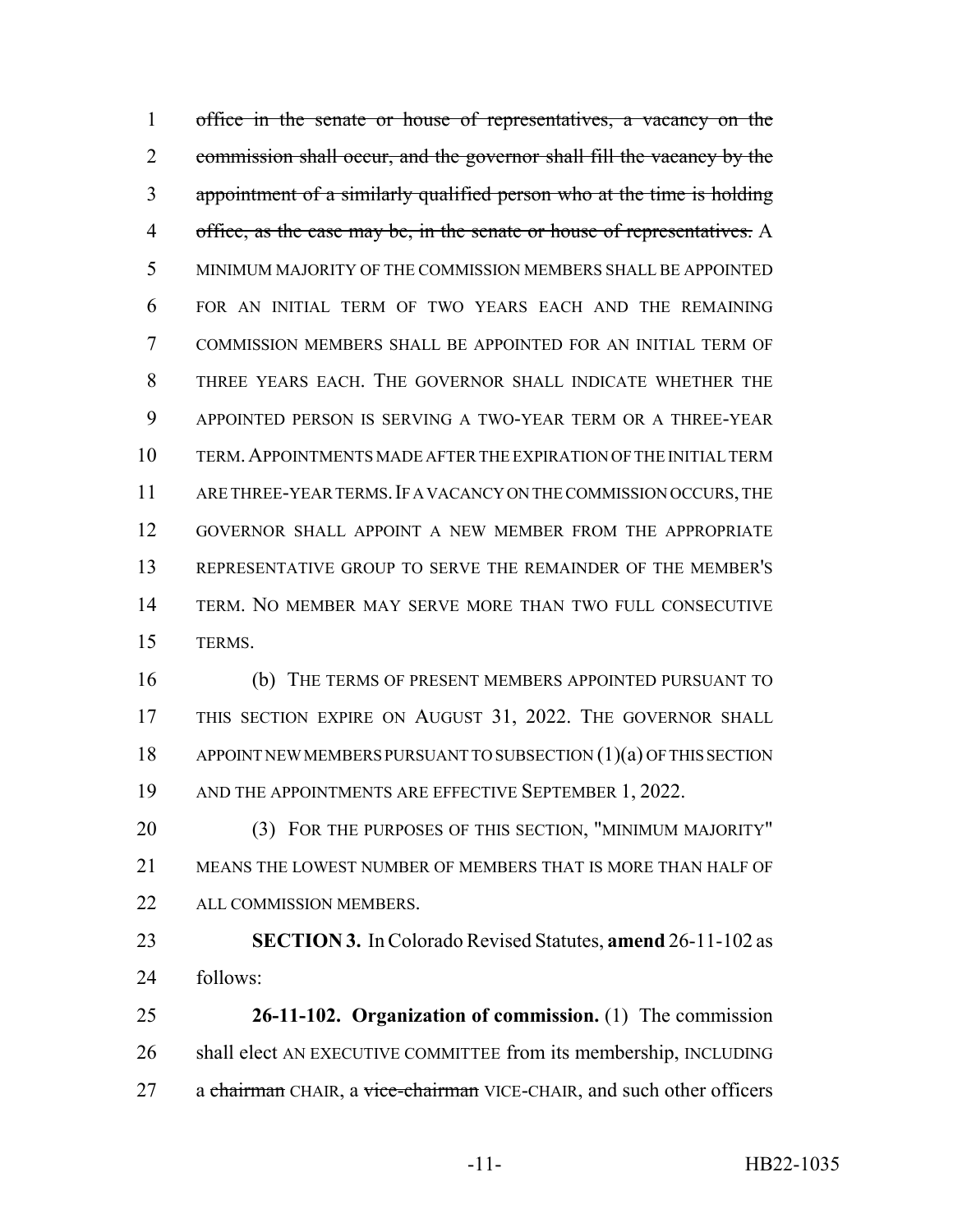1 as it deems necessary. The vice-chairman VICE-CHAIR shall act as 2 chairman CHAIR in the absence OF or disability AT THE DIRECTION of the 3 chairman CHAIR. The commission shall meet IN PERSON OR VIRTUALLY on 4 call of the chairman CHAIR but not less than once every three months A MONTH. A majority of the members of the commission shall constitute CONSTITUTES a quorum for the transaction of business. THE EXECUTIVE COMMITTEE IS RESPONSIBLE FOR COORDINATING WITH THE STATE OFFICE ON AGING ESTABLISHED IN SECTION 26-11-202, RELEVANT STATE AGENCIES, AND MEMBERS OF THE GENERAL ASSEMBLY.

 (2) (a) THE COMMISSION MAY ESTABLISH STANDING SUBCOMMITTEES TO SUPPORT THE IMPLEMENTATION OF THE STRATEGIC 12 ACTION PLAN ON AGING, DEVELOPED PURSUANT TO SECTION 24-32-3406, AND WORK RELATED TO THE LIFELONG COLORADO INITIATIVE ESTABLISHED IN PART 3 OF THIS ARTICLE 11. THE SUBCOMMITTEE TOPICS MAY INCLUDE, BUT ARE NOT LIMITED TO:

- (I) WORKFORCE OPPORTUNITIES FOR OLDER COLORADANS;
- **(II) THE DIRECT-CARE WORKFORCE;**
- (III) HOUSING OPTIONS FOR OLDER COLORADANS;
- (IV) AGE-FRIENDLY, AFFORDABLE, AND LIVABLE COMMUNITIES;
- **(V) HEALTH CARE;**
- **(VI) CHRONIC DISEASE PREVENTION AND MAINTENANCE;**
- (VII) BEHAVIORAL HEALTH;
- (VIII) LIFELONG LEARNING;
- (IX) RETIREMENT SECURITY;
- **(X)** LEGISLATIVE AND LOCAL GOVERNMENT AFFAIRS;
- (XI) TRANSPORTATION; AND
- 27 (XII) INNOVATION AND TECHNOLOGY.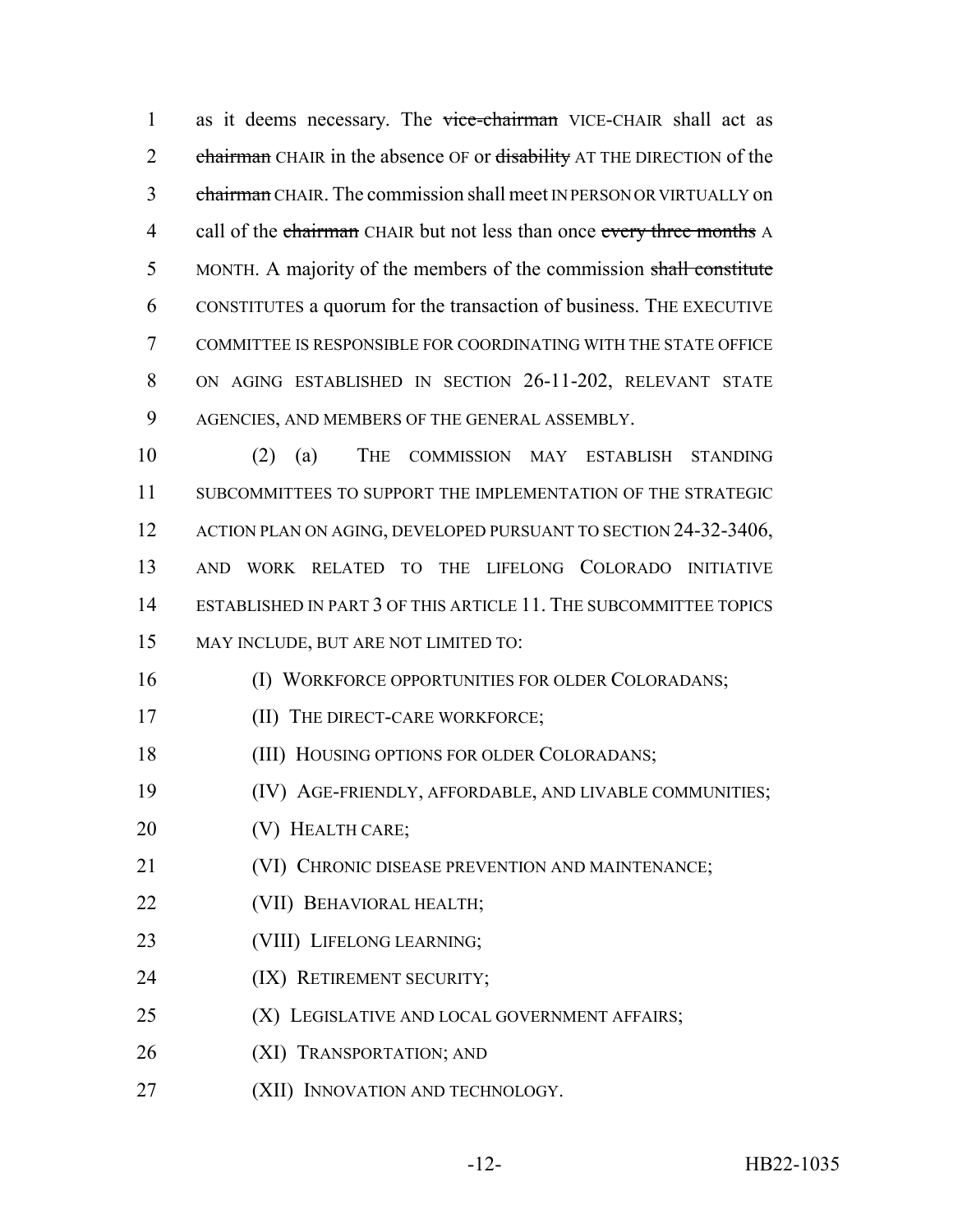(b) EACH STANDING SUBCOMMITTEE MUST BE CHAIRED BY A 2 MEMBER OF THE COMMISSION BUT MAY INCLUDE MEMBERSHIP BEYOND COMMISSION MEMBERS, INCLUDING MEMBERS OF THE GENERAL PUBLIC WHO VOLUNTEER TO PARTICIPATE IN A SPECIFIC SUBCOMMITTEE. NONCOMMISSION MEMBERS MAY BE CO-CHAIRS OR VICE-CHAIRS. THE MEMBERSHIP SELECTION PROCESS MAY BE DETERMINED IN THE COMMISSION BYLAWS.

 **SECTION 4.** In Colorado Revised Statutes, **amend** 26-11-104 as follows:

 **26-11-104. Director - liaison and staff.** (1) Pursuant to section 11 13 of article XII of the state constitution, the executive director shall 12 appoint the director of the commission and such clerical and professional 13 staff as may be necessary to carry out the purposes of this article. The 14 director of the commission shall be the chief administrative officer for the commission and shall be a person who is professionally qualified to 16 assume the responsibilities of the position A STATE DEPARTMENT LIAISON TO THE COMMISSION AND ADMINISTRATIVE STAFF AS NECESSARY TO CARRY OUT THE DUTIES OF THE POSITION. THE STATE DEPARTMENT LIAISON MUST BE PROFESSIONALLY QUALIFIED TO ASSUME THE RESPONSIBILITIES OF THE POSITION, BE THE PRIMARY CONTACT FOR THE COMMISSION, AND COORDINATE COMMISSION-RELATED DUTIES WITH THE STATE DEPARTMENT AND THE COMMISSION'S EXECUTIVE COMMITTEE DESCRIBED IN SECTION 26-11-102 (1).

 (2) SUBJECT TO AVAILABLE APPROPRIATIONS, THE COMMISSION, AT 25 THE DIRECTION OF THE STATE DEPARTMENT, MAY CONTRACT WITH A THIRD-PARTY ORGANIZATION TO SERVE AS INDEPENDENT STAFF TO THE COMMISSION IN ORDER TO COORDINATE WITH THE STATE DEPARTMENT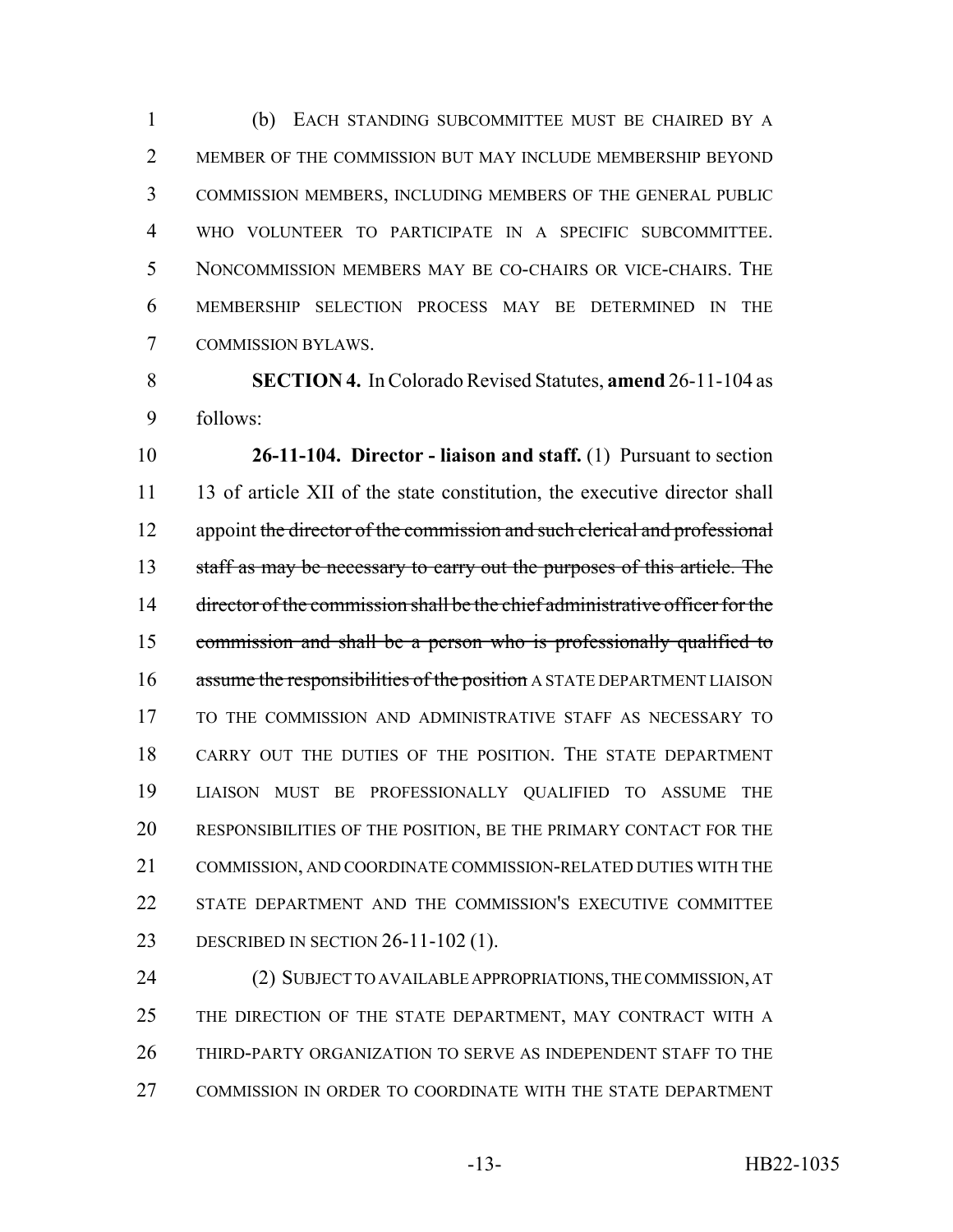LIAISON AND THE LIAISON'S STAFF, PROVIDE ADMINISTRATIVE SUPPORT FOR THE COMMISSION'S PURPOSE AND DUTIES, AND CARRY OUT OTHER FUNCTIONS THE COMMISSION ASSIGNS.

 **SECTION 5.** In Colorado Revised Statutes, **amend** 26-11-105 as follows:

 **26-11-105. Duties of commission - report.** (1) The commission, 7 through its <del>director</del> EXECUTIVE COMMITTEE DESCRIBED IN SECTION 8 26-11-102 (1); IN COORDINATION WITH THE STATE DEPARTMENT LIAISON TO THE COMMISSION, APPOINTED PURSUANT TO SECTION 26-11-104; AND IN COORDINATION WITH INDEPENDENT STAFF, CONTRACTED PURSUANT TO 11 SECTION 26-11-104, shall carry out the following purposes DUTIES:

 (a) SERVE AS THE PRINCIPAL ADVOCACY BODY IN THE STATE ON BEHALF OF OLDER COLORADANS, INCLUDING BUT NOT LIMITED TO PARTICIPATING AS AN ADVISOR IN THE DEVELOPMENT AND CONSIDERATION OF LEGISLATION, AND REGULATIONS MADE BY STATE AND FEDERAL DEPARTMENTS AND AGENCIES, RELATING TO PROGRAMS AND SERVICES THAT AFFECT OLDER COLORADANS;

 (b) COORDINATE AND IMPLEMENT THE STRATEGIC ACTION PLAN ON AGING RECOMMENDATIONS, DEVELOPED PURSUANT TO SECTION 24-32-3406, AND ADDITIONAL RECOMMENDATIONS THE COMMISSION MAKES;

22  $(a)$  (c) Conduct, and encourage other PRIVATE AND NONPROFIT 23 organizations AND STATE AGENCIES to conduct, studies of the problems 24 of the state's older people CONDUCT RESEARCH AND ANALYSIS RELATED 25 TO THE STATE'S AGING POPULATION;

 (b) (d) Assist governmental and private agencies to coordinate 27 their efforts on behalf of the aging and aged OLDER COLORADANS in order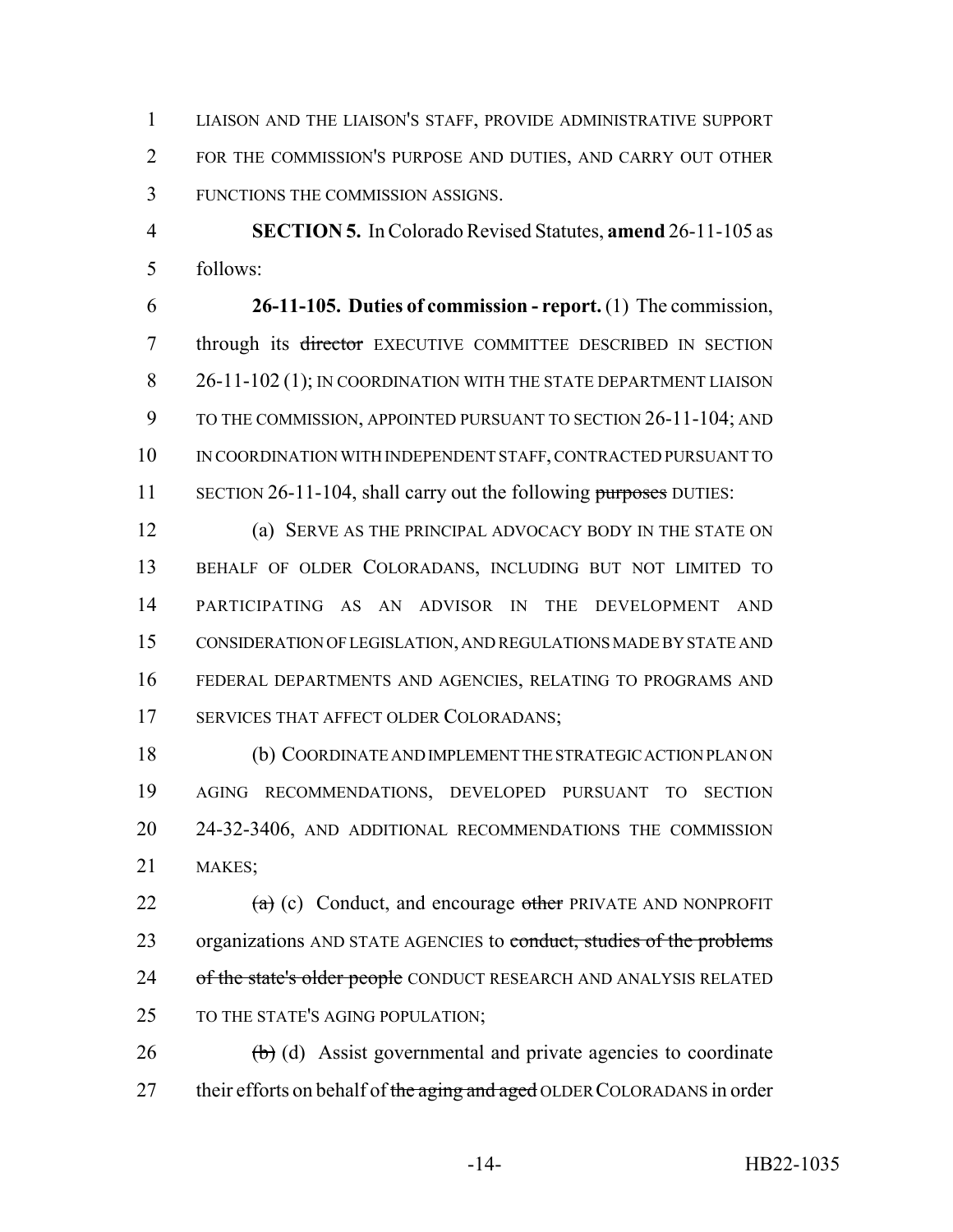1 that such efforts be effective and that duplication and waste of effort be 2 eliminated;

 $\left( \frac{1}{2} \right)$  (e) Promote and aid in the establishment of FEDERAL, STATE, 4 REGIONAL, AND local POLICIES, programs, and services for the aging and 5 aged THAT SUPPORT AND EMPOWER OLDER COLORADANS AND THEIR 6 CAREGIVERS, WHO ARE EITHER PAID OR UNPAID. The commission shall 7 assist governmental and private agencies by designing surveys that may 8 be used locally AT THE LOCAL, REGIONAL, OR STATE LEVEL to determine 9 needs of older people; by recommending the creation OR MODIFICATION 10 of POLICIES, PROGRAMS, AND services TO MEET IDENTIFIED NEEDS; by 11 collection and distribution of information on aging; and by assisting 12 public and private organizations in all ways the commission may deem 13 appropriate.

14  $(d)$  (f) Conduct promotional activities and programs of public 15 education on problems of the RELEVANT TO aging;

 $(e)$  (g) Review existing programs for the aging and make 17 recommendations to the governor and the general assembly for 18 improvements in such programs; REVIEW EXISTING POLICIES AND PROGRAMS ACROSS STATE AGENCIES, AND ON OR BEFORE SEPTEMBER 1, 2023, AND ON OR BEFORE SEPTEMBER 1 EACH YEAR THEREAFTER, DRAFT 21 AN ANNUAL REPORT OF ISSUES AND RECOMMENDATIONS DEVELOPED BY 22 THE COMMISSION THAT SUPPORT THE IMPLEMENTATION OF STRATEGIES IN ALIGNMENT WITH THE STRATEGIC ACTION PLAN ON AGING DEVELOPED PURSUANT TO SECTION 24-32-3406, THE LIFELONG COLORADO INITIATIVE CREATED PURSUANT TO SECTION 26-11-302, AND OTHER RECOMMENDATIONS THAT THE COMMISSION MAKES. THE COMMISSION SHALL SUBMIT THE ANNUAL REPORT TO THE GOVERNOR, EXECUTIVE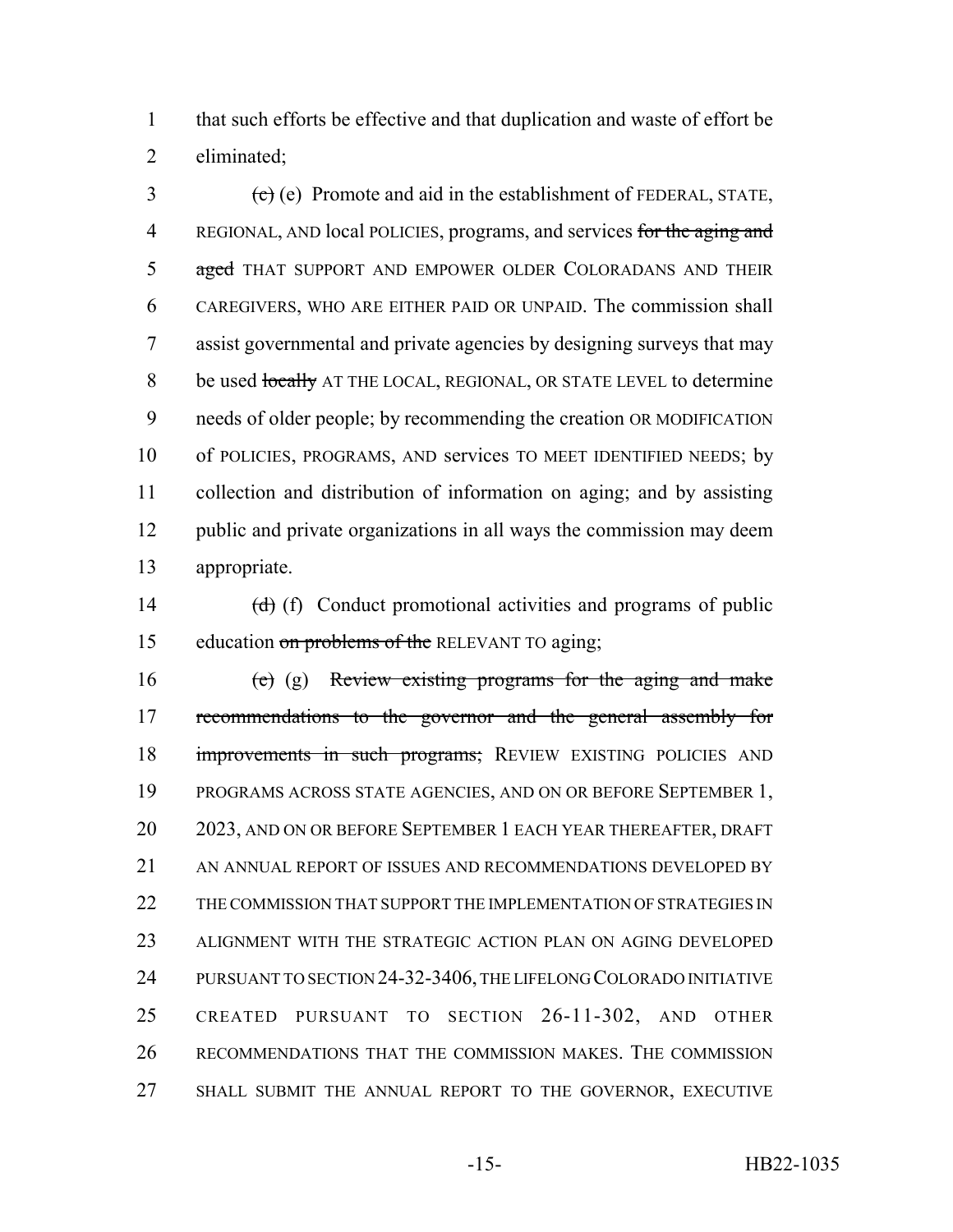DIRECTORS OF IMPACTED AGENCIES, AND THE GENERAL ASSEMBLY.

 (f) (h) Advise and make recommendations to the state department 3 and the state office on aging, created pursuant to part 2 of this article, on 4 the problems of and programs and services for the aging and aged. IDENTIFY AND MAKE RECOMMENDATIONS TO IMPACTED STATE AGENCIES ON ACUTE CONCERNS IMPACTING OLDER COLORADANS THAT ARISE DUE TO PUBLIC HEALTH EMERGENCIES, NATURAL DISASTERS, HISTORICAL DISPARITIES SUCH AS RACISM, OR OTHER ISSUES TIED DIRECTLY TO CURRENT EVENTS THAT REQUIRE IMMEDIATE PROBLEM SOLVING AND ADVOCACY;

11  $(g)(i)$  (I) Study and make recommendations to ensure that people who are released from prison who are sixty-five years of age or older are able to access health insurance after release, including:

 (A) Health insurance options that might be available, including medicare, medicaid, social security, the old age pension fund, or any other potential options for health-care insurance, and any eligibility criteria that may uniquely impact a formerly incarcerated population;

 (B) Enrollment processes for each health insurance option and the cost for each option;

 (C) Processes the department of corrections would need to have in place, both prior to release and after release, to ensure people sixty-five years of age or older are able to enroll in affordable health insurance upon release;

 (D) Potential challenges, gaps, or resources needed to ensure that inmates sixty-five years of age or older have health insurance upon release; and

(E) Any other recommendations relevant to improving health-care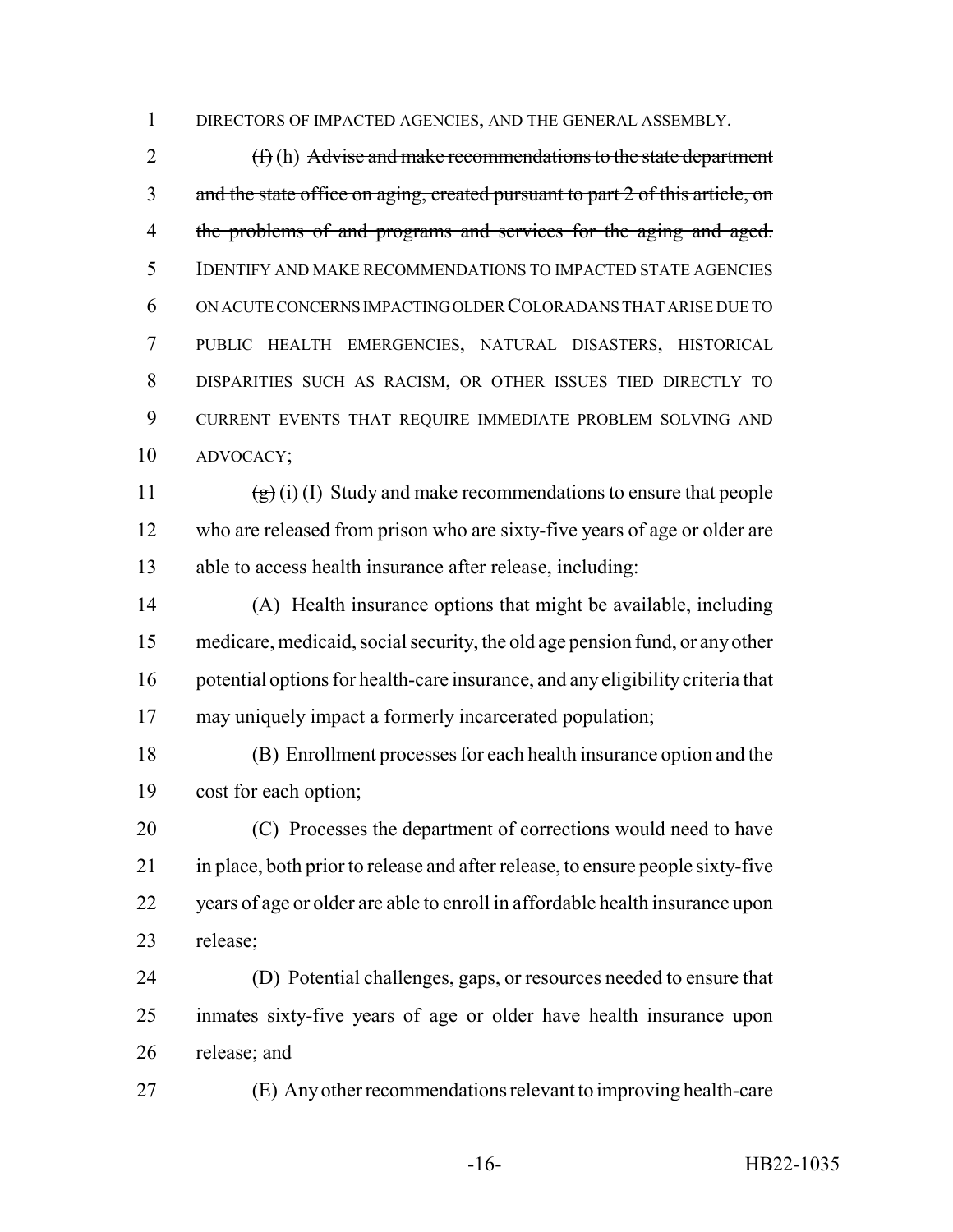access for people sixty-five years of age or older after release from prison.

 (II) On or before January 1, 2022, the commission shall provide a report with its findings and recommendations pursuant to this 5 subsection  $\left(\frac{1}{g}\right)$  (1)(i) to the judiciary and health and insurance committees of the house of representatives and the judiciary and health and human services committees of the senate, or any successor 8 committees. The <del>department of human services</del> STATE DEPARTMENT shall 9 post the report on the Colorado commission on aging's COMMISSION'S website.

 (j) CONTRIBUTE DIRECTLY TO ADDITIONAL AND ONGOING ANALYSIS AND IMPLEMENTATION OF THE STRATEGIC PLAN ON AGING DEVELOPED PURSUANT TO SECTION 24-32-3406 AND ALIGNED WITH THE LIFELONG COLORADO INITIATIVE ESTABLISHED IN PART 3 OF THIS ARTICLE 11; AND

 (k) DEVELOP LEGISLATIVE AND ADMINISTRATIVE PROPOSALS IN COORDINATION WITH STATE DEPARTMENT LIAISONS AND LEGISLATIVE DESIGNEES AND COORDINATE ADVOCACY EFFORTS WITH APPROPRIATE COMMUNITY STAKEHOLDERS.

20 (2) NOTWITHSTANDING SECTION -1-136  $(11)(a)(I)$ , ON OR BEFORE JANUARY 1, 2023, AND ON OR BEFORE EACH JANUARY 1 22 THEREAFTER, IN COORDINATION WITH THE STATE OFFICE ON AGING CREATED IN SECTION 26-11-202 AND THE TECHNICAL ADVISORY COMMITTEE DESCRIBED IN SECTION 26-11-203 (1)(k), THE COMMISSION, THROUGH ITS EXECUTIVE COMMITTEE DESCRIBED IN SECTION 26-11-102 26 (1), SHALL SUBMIT TO THE GOVERNOR'S OFFICE AND GENERAL ASSEMBLY AN ANNUAL REPORT SUMMARIZING ITS WORK, FINDINGS, AND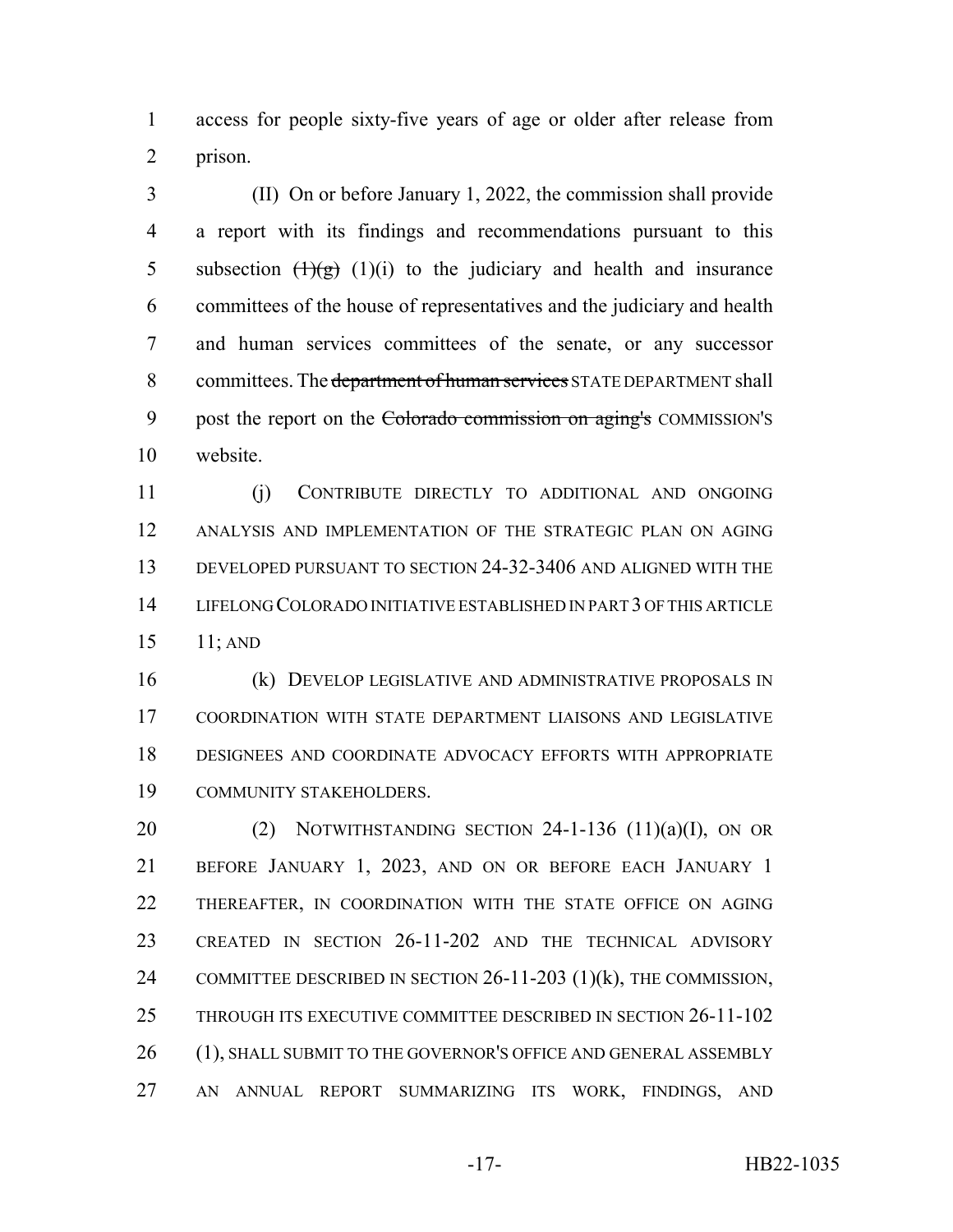RECOMMENDATIONS, INCLUDING INFORMATION RELATED TO HOW THE WORK OF THE COMMISSION IS REDUCING HEALTH, ECONOMIC, AND SOCIAL DISPARITIES FOR OLDER COLORADANS. THE REPORT MUST PROVIDE AGE-RELATED METRICS THAT REFLECT CHANGES IN KEY PROGRAMS, AS WELL AS METRICS ON THE DIVERSITY OF OLDER COLORADANS ATTENDING THE PROGRAMS THAT INCLUDE RACE, GENDER, AND GEOGRAPHY.

 **SECTION 6.** In Colorado Revised Statutes, **amend** 26-11-203 as follows:

 **26-11-203. Duties of the state office.** (1) In addition to such other duties and functions as the executive director may allocate to the state office, the state office shall have the following duties and functions:

 (a) TO BE THE LEADER CONCERNING AGING ISSUES ON BEHALF OF ALL OLDER COLORADANS WHILE ACTING IN COORDINATION WITH OTHER STATE DEPARTMENTS AND AGENCIES, AS APPROPRIATE;

 (b) TO CARRY OUT A WIDE RANGE OF FUNCTIONS RELATED TO ADVOCACY, PLANNING, COORDINATION, INTERAGENCY COLLABORATION, INFORMATION SHARING, AND MONITORING AND EVALUATING TO DEVELOP AND ENHANCE A COMPREHENSIVE AND COORDINATED STATE- AND COMMUNITY-BASED SYSTEM TO ASSIST OLDER COLORADANS TO LEAD INDEPENDENT, MEANINGFUL, AND DIGNIFIED LIVES IN THE RESIDENTIAL 21 SETTINGS OF THEIR OWN CHOICE:

 $\frac{1}{2}$  (c) To develop and administer a state plan on aging, which includes input from area agencies on aging AND OTHER AGING STAKEHOLDERS, IDENTIFICATION OF GAPS IN SERVICES AND SUPPORTS FOR OLDER COLORADANS, RECOMMENDATIONS FOR POLICY CHANGES TO SUPPORT OLDER COLORADANS, MEASURABLE BENCHMARKS AND METRICS 27 TO SUPPORT THE EVALUATION AND MONITORING OF PROGRESS, AND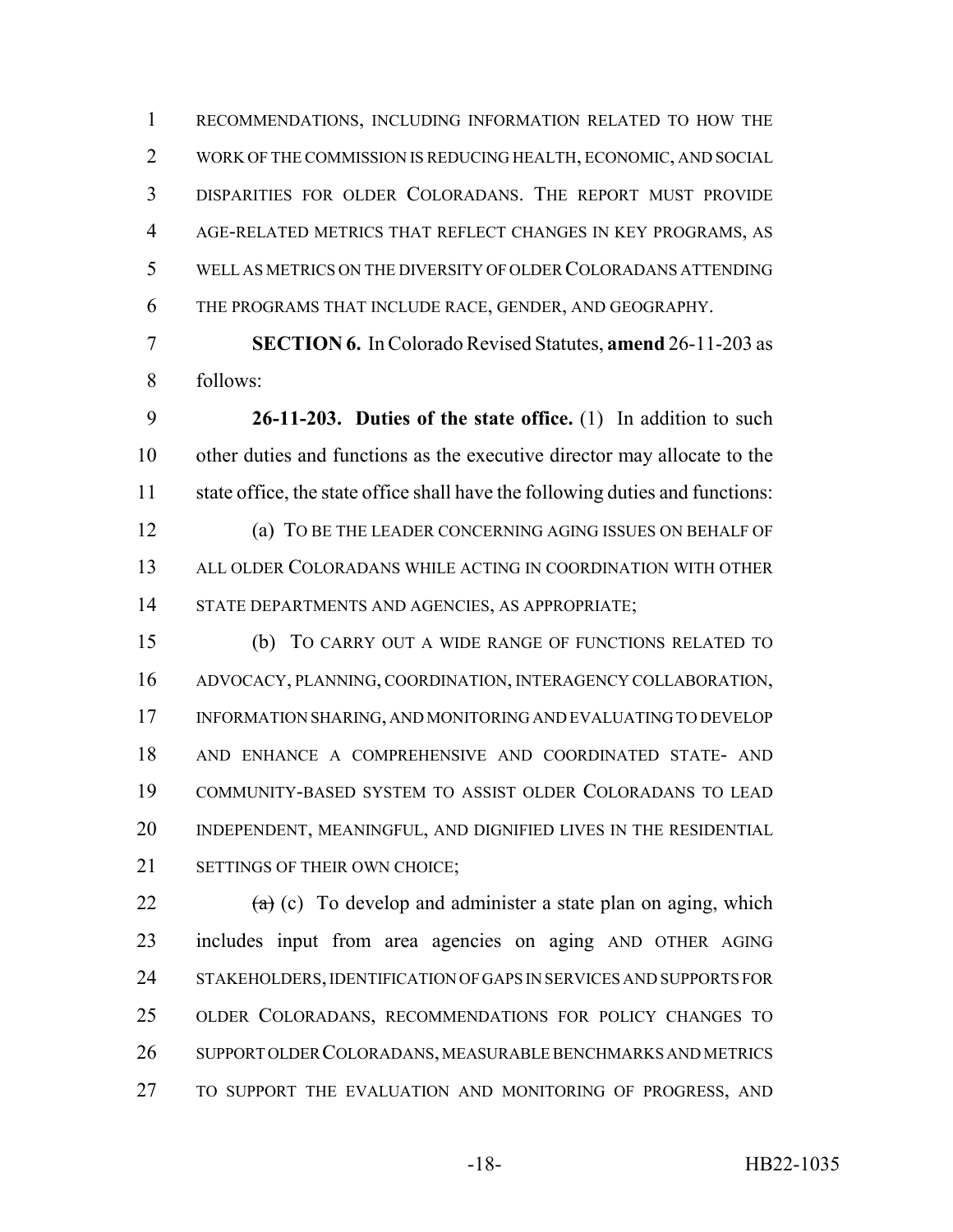1 LONG-TERM PROJECTIONS REGARDING THE STATE'S CHANGING 2 DEMOGRAPHICS AND THE CORRESPONDING IMPACT ON STATE PROGRAMS 3 AND POLICY;

 $\phi$  (b) (d) To establish a process that encourages local, regional, and 5 statewide participation in the development stages of the state plan on 6 aging, which shall be coordinated with the area agencies on aging, the 7 commission established under PURSUANT TO part 1 of this article ARTICLE 8 11, and other persons or entities involved in programs for older persons;

 $\left(e\right)$  (e) To assist public and nonprofit private agencies AND THE FOR-PROFIT SECTOR in planning and developing programs to facilitate a statewide network of comprehensive, coordinated services and 12 opportunities for older persons COLORADANS, giving priority to those agencies, programs, services, and activities that support independent living, PREPARE COLORADANS FOR THEIR LATER YEARS, AND EMPOWER OLDER COLORADANS TO BE SELF-RELIANT AND INDEPENDENT, WHICH 16 INCLUDES FOSTERING PUBLIC-PRIVATE PARTNERSHIPS WHEN APPROPRIATE;

 $(d)$  (f) To study those aspects of the problems of aging necessary to accomplish the purpose of state policy through such activities as 19 conducting research, computing statistics, and EVALUATING EMERGING TECHNOLOGIES AND INNOVATIONS, holding hearings, AND DRAFTING POLICY RECOMMENDATIONS;

22  $\left(\text{e}\right)$  (g) To maintain a clearinghouse of information related to the 23 interests and needs of older persons COLORADANS and act as a referral 24 service for the dissemination of said THE information;

25  $(f)$  (h) To assess the need for services to be provided to the older 26 population within the state and determine the extent to which the state's 27 service delivery system serves said THAT population, with particular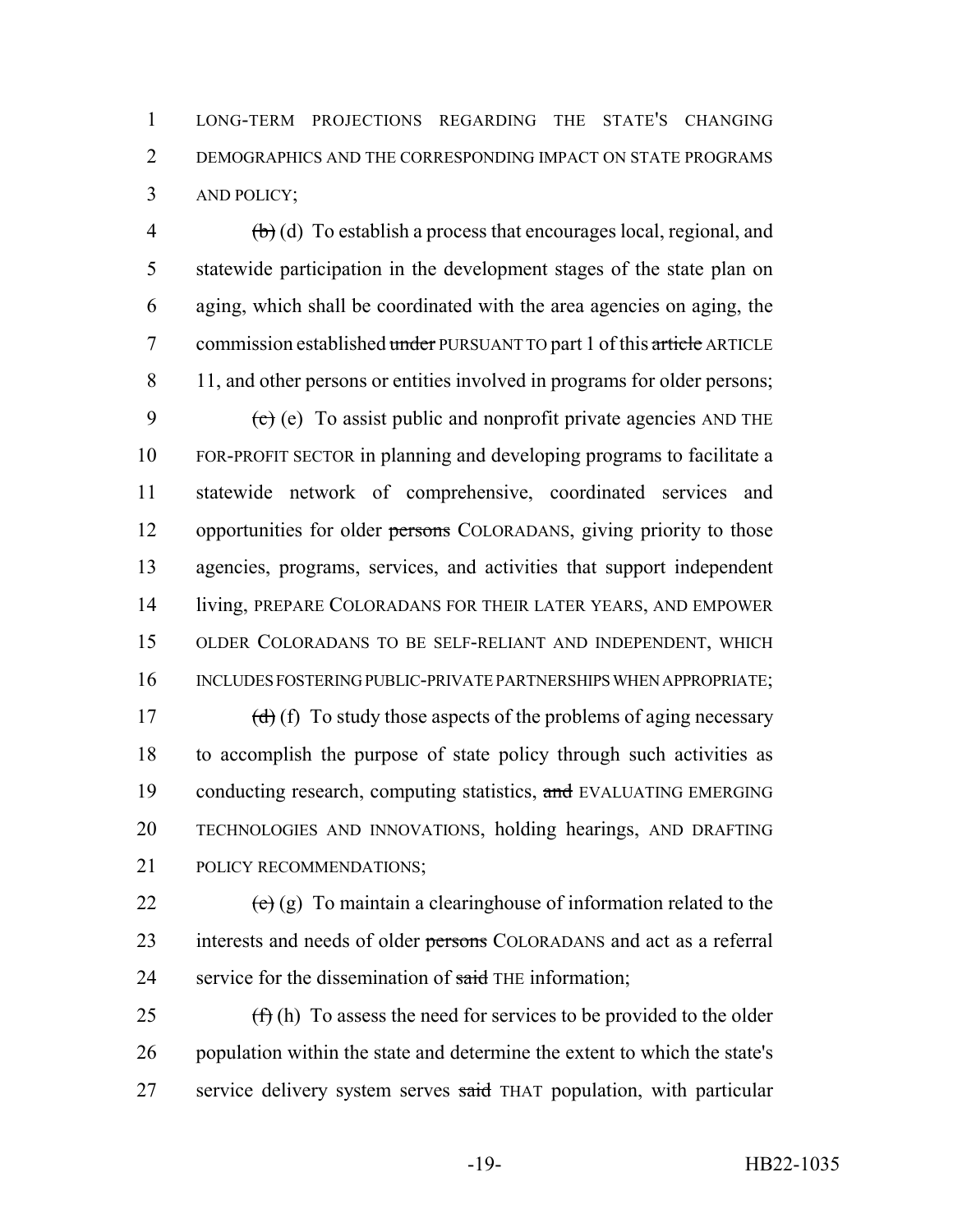1 emphasis on older persons COLORADANS with the greatest economic and social needs, AS WELL AS EMPOWERING OLDER COLORADANS TO PLAN FOR THE NEEDS OF INCREASED LIFE EXPECTANCY;

 $\left(\frac{1}{2}\right)$  (i) To encourage and support the involvement of volunteers 5 and seek ways to utilize the private sector to assume greater responsibility 6 in meeting the needs of older persons; and CAPITALIZE ON THE OPPORTUNITIES TO SUPPORT OLDER COLORADANS AND THEIR FAMILIES;

8  $(h)(i)$  To designate area agencies on aging to assist the state office in carrying out its functions in specified geographic areas within the state;

 (k) TO CONVENE AND COORDINATE A TECHNICAL ADVISORY COMMITTEE COMPRISED OF KEY STATE DEPARTMENT REPRESENTATIVES, 12 INCLUDING BUT NOT LIMITED TO THE DEPARTMENT OF HUMAN SERVICES, DEPARTMENT OF LABOR AND EMPLOYMENT, DEPARTMENT OF HIGHER EDUCATION, DEPARTMENT OF HEALTH CARE POLICY AND FINANCING, DEPARTMENT OF TRANSPORTATION, DEPARTMENT OF PUBLIC HEALTH AND ENVIRONMENT, AND DEPARTMENT OF LOCAL AFFAIRS TO DIRECT THE 17 IMPLEMENTATION OF RECOMMENDATIONS AND STRATEGIES PROVIDED IN THE STRATEGIC ACTION PLAN ON AGING DEVELOPED PURSUANT TO SECTION 24-32-3406 AND RECOMMENDATIONS THE COMMISSION MAKES AS SET FORTH IN SECTION 26-11-105; AND

21 (1) TO COORDINATE WITH THE TECHNICAL ADVISORY COMMITTEE AND COMMISSION TO DEVELOP, MAINTAIN, AND MAKE PUBLICLY AVAILABLE ON THE STATE DEPARTMENT'S WEBSITE A COLLECTION OF AVAILABLE DATA SETS; METRICS SPECIFIC TO THE IMPLEMENTATION OF STRATEGIES IN ALIGNMENT WITH THE STRATEGIC ACTION PLAN ON AGING DEVELOPED PURSUANT TO SECTION 24-32-3406 AND THE LIFELONG COLORADO INITIATIVE CREATED PURSUANT TO SECTION 26-11-302; AND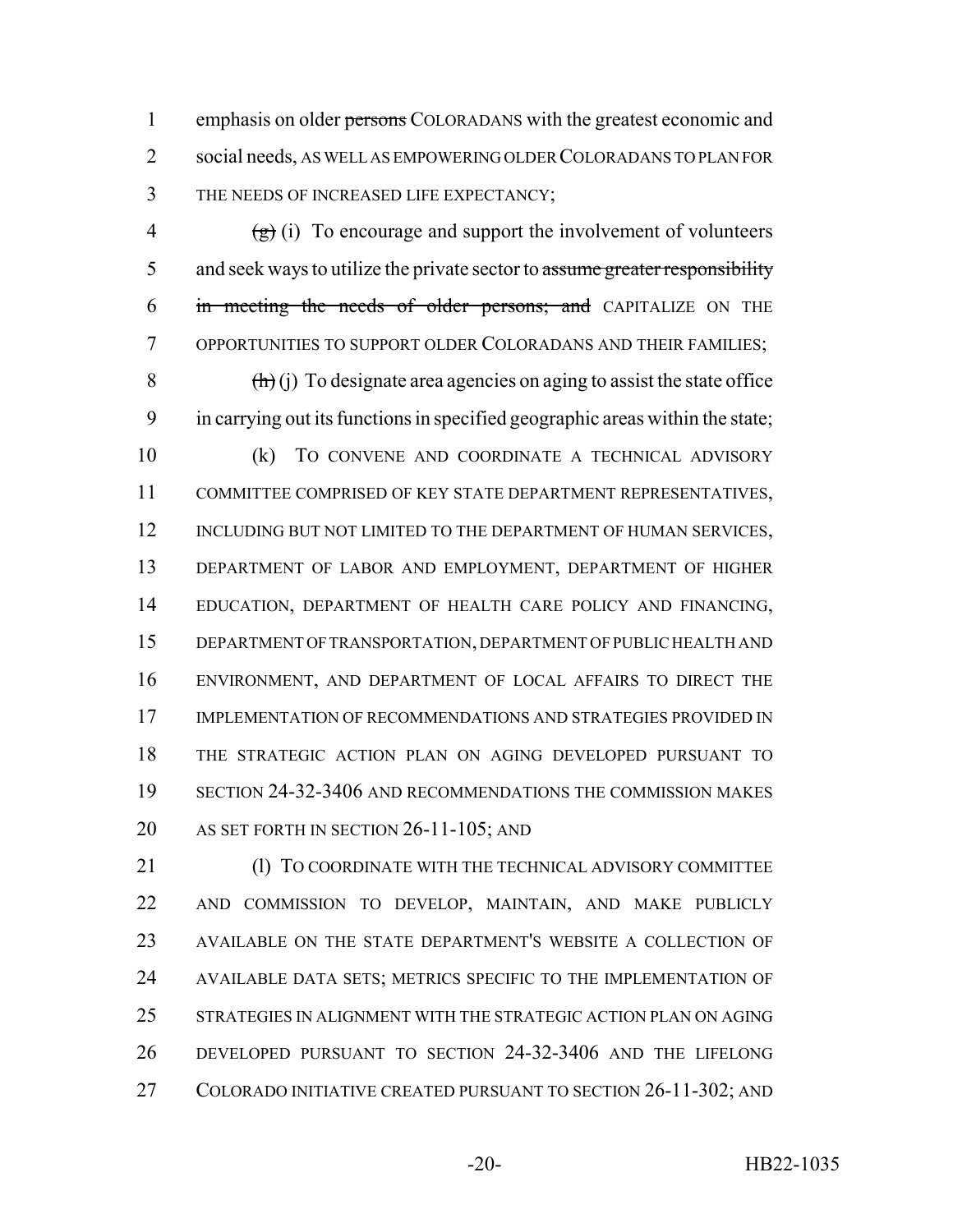| $\mathbf{1}$   | OTHER RECOMMENDATIONS THAT THE COMMISSION MAKES AS SET FORTH          |
|----------------|-----------------------------------------------------------------------|
| 2              | IN SECTION 26-11-105.                                                 |
| 3              | <b>SECTION 7.</b> In Colorado Revised Statutes, add part 3 to article |
| $\overline{4}$ | 11 of title 26 as follows:                                            |
| 5              | PART <sub>3</sub>                                                     |
| 6              | LIFELONG COLORADO INITIATIVE                                          |
| 7              | 26-11-301. Definitions. As USED IN THIS PART 3, UNLESS THE            |
| 8              | <b>CONTEXT OTHERWISE REQUIRES:</b>                                    |
| 9              | (1) "EXECUTIVE COMMITTEE" MEANS THE EXECUTIVE COMMITTEE               |
| 10             | ELECTED BY THE COMMISSION IN ACCORDANCE WITH SECTION 26-11-102.       |
| 11             | (2) "LIFELONG COLORADO INITIATIVE" MEANS THE LIFELONG                 |
| 12             | COLORADO INITIATIVE CREATED IN SECTION 26-11-302 TO LEAD THE          |
| 13             | DEVELOPMENT AND IMPLEMENTATION OF STATE, REGIONAL, AND LOCAL          |
| 14             | STRATEGIES THAT SUPPORT AGING AND ASSIST OLDER COLORADANS TO          |
| 15             | INDEPENDENT, MEANINGFUL, AND DIGNIFIED<br>LEAD<br><b>LIVES</b><br>IN  |
| 16             | AGE-APPROPRIATE AND AFFORDABLE HOUSING WITHIN<br><b>THEIR</b>         |
| 17             | COMMUNITIES.                                                          |
| 18             | (3) "STATE OFFICE" MEANS THE STATE OFFICE ON AGING WITHIN             |
| 19             | THE DEPARTMENT OF HUMAN SERVICES CREATED IN SECTION 26-11-202.        |
| 20             | (4) "STRATEGIC ACTION PLAN ON AGING" MEANS THE STRATEGIC              |
| 21             | ACTION PLAN ON AGING DEVELOPED PURSUANT TO SECTION 24-32-3406.        |
| 22             | (5) "TECHNICAL ADVISORY COMMITTEE" MEANS THE TECHNICAL                |
| 23             | ADVISORY COMMITTEE CONVENED IN THE STATE OFFICE PURSUANT TO           |
| 24             | SECTION 26-11-203.                                                    |
| 25             | 26-11-302. Lifelong Colorado initiative - created - reporting.        |
| 26             | THERE IS CREATED THE LIFELONG COLORADO INITIATIVE WITHIN THE<br>(1)   |
| 27             | STATE OFFICE. THE PURPOSE OF THE LIFELONG COLORADO INITIATIVE IS      |
|                |                                                                       |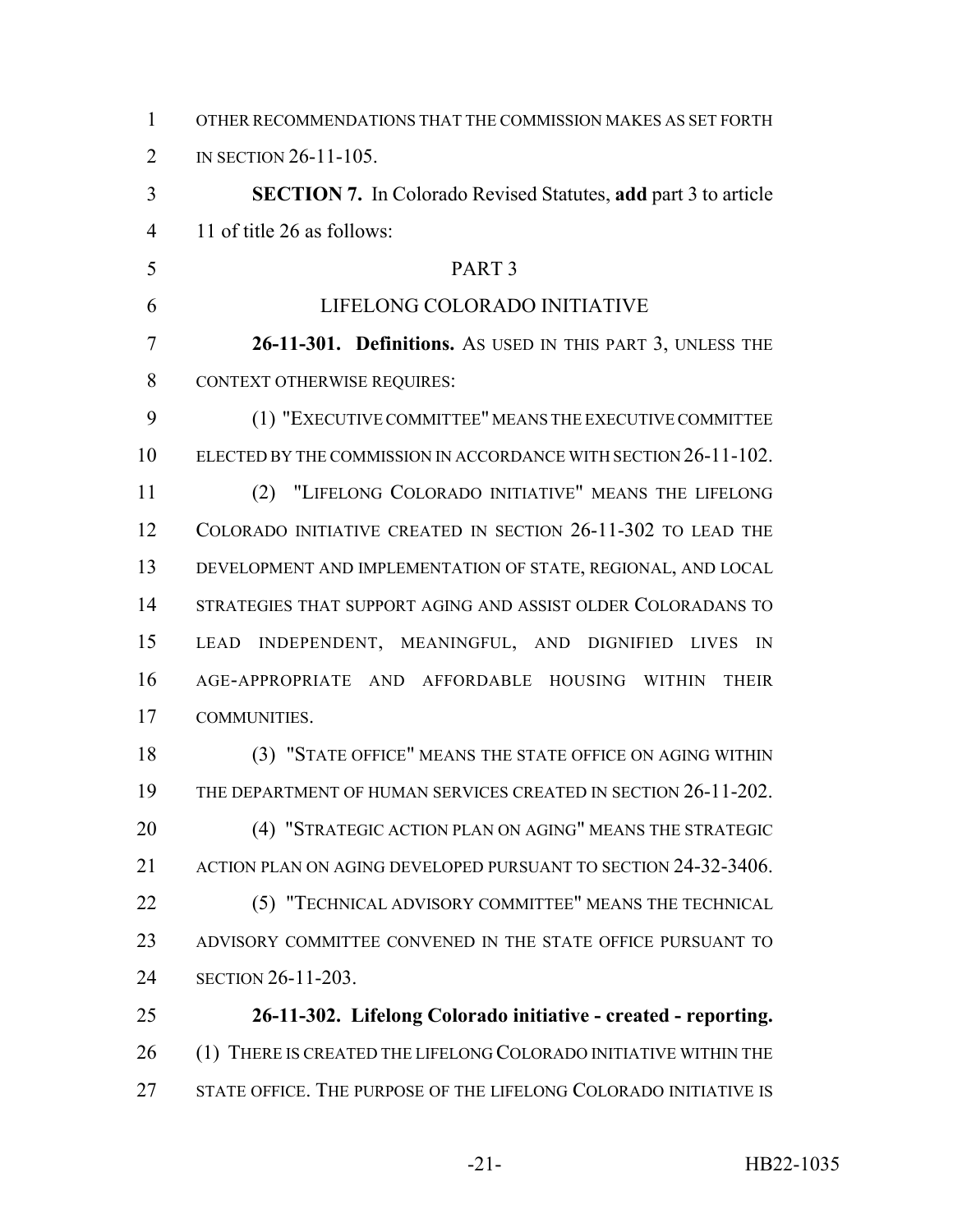TO:

 (a) REPRESENT STATE, REGIONAL, AND LOCAL STRATEGIES THAT SUPPORT AGING AND ASSIST OLDER COLORADANS TO LEAD INDEPENDENT, MEANINGFUL, AND DIGNIFIED LIVES IN THEIR OWN HOMES AND COMMUNITIES;

 (b) REPRESENT THE CONTINUED GOALS, PRIORITIES, AND STRATEGIES ALIGNED WITH THE STRATEGIC ACTION PLAN ON AGING AND OTHER STRATEGIES DEVELOPED THROUGH ONGOING WORK IN THE PUBLIC, PRIVATE, AND NONPROFIT SECTORS THAT SUPPORT OLDER COLORADANS; (c) LEAD THE DEVELOPMENT OF AGE-FRIENDLY, LIVABLE COMMUNITIES; AND

12 (d) ALIGN THE STATE DEPARTMENT'S POLICY DEVELOPMENT AND IMPLEMENTATION THROUGH A DEMOGRAPHIC LENS THAT SUPPORTS AGING ACROSS AN INDIVIDUAL'S LIFE.

 (2) PURSUANT TO SECTION 26-11-203 (1)(k), THE STATE OFFICE SHALL CONVENE THE TECHNICAL ADVISORY COMMITTEE NO LATER THAN SEPTEMBER 1,2022, AND MEET AT LEAST QUARTERLY.THE DUTIES OF THE TECHNICAL ADVISORY COMMITTEE INCLUDE, BUT ARE NOT LIMITED TO: (a) IDENTIFYING STATE DEPARTMENT PRIORITIES THAT OVERLAP

 WITH THE GOALS AND STRATEGIES PROVIDED IN THE STRATEGIC ACTION PLAN ON AGING AND RECOMMENDATIONS THE COMMISSION MAKES AS SET 22 FORTH IN SECTION 26-11-105;

 (b) COORDINATING WITH RESPECTIVE AGENCIES AND STAKEHOLDERS TO INITIATE POLICY DEVELOPMENT AND IMPLEMENTATION OF APPROPRIATE STRATEGIES;

 (c) DEVELOPING TRACKABLE GOALS AND METRICS FOR STRATEGIES 27 AND PROGRAMS AND REPORTING ON PROGRESS, WHICH MUST BE MADE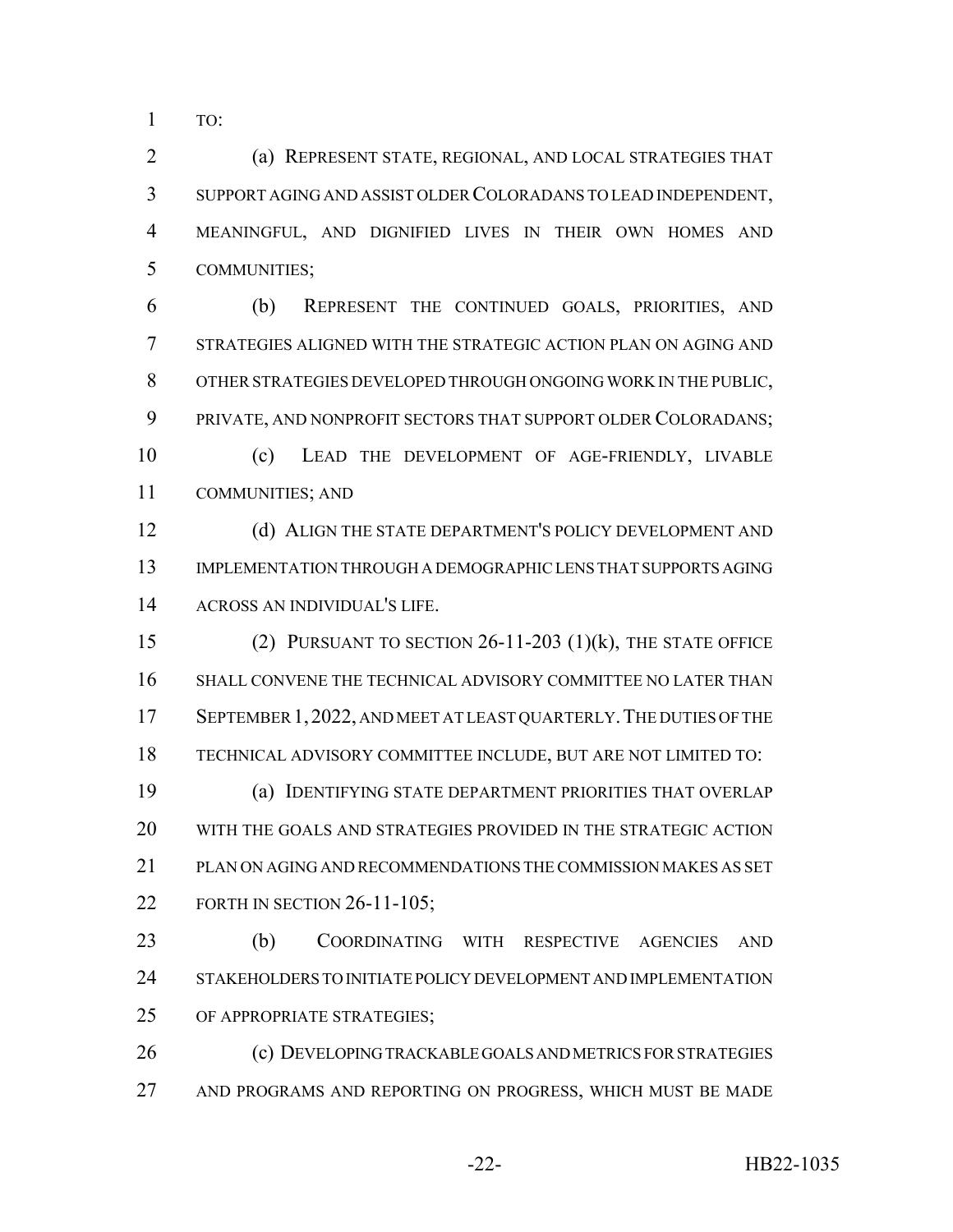PUBLICLY AVAILABLE PURSUANT TO SECTION 26-11-203 (1)(l); AND

2 (d) SUPPORTING THE STATE OFFICE AND COMMISSION WITH REPORTING REQUIREMENTS AND TRACKING IMPLEMENTATION AND PROGRESS OF THE GOALS AND STRATEGIES PROVIDED IN THE STRATEGIC ACTION PLAN ON AGING AND RECOMMENDATIONS THE COMMISSION MAKES AS SET FORTH IN SECTION 26-11-105.

 (3) THE TECHNICAL ADVISORY COMMITTEE SHALL COORDINATE WITH AGENCIES AND THE COMMISSION ON THE IMPLEMENTATION OF THE STRATEGIC ACTION PLAN ON AGING.

 (4) THE STATE OFFICE, IN COLLABORATION WITH THE COMMISSION AND TECHNICAL ADVISORY COMMITTEE, SHALL COORDINATE WITH THE STATE DEPARTMENT TO INCLUDE IN ITS REPORT TO THE COMMITTEES OF REFERENCE, PURSUANT TO THE "SMART MEASUREMENT FOR ACCOUNTABLE, RESPONSIVE, AND TRANSPARENT (SMART) GOVERNMENT ACT" HEARING REQUIRED BY SECTION 2-7-203, INFORMATION FROM THE STATE OFFICE REGARDING THE PROGRESS AND BARRIERS SPECIFIC TO THE IMPLEMENTATION OF THE STRATEGIC ACTION PLAN ON AGING.

 (5) THE STATE OFFICE; THE TECHNICAL ADVISORY COMMITTEE; THE EXECUTIVE COMMITTEE; AND THE STATE DEPARTMENT LIAISON APPOINTED PURSUANT TO SECTION 26-11-104 SHALL MEET QUARTERLY TO ENSURE THAT THE PERSPECTIVES OF OLDER COLORADANS AND THE STATE'S PERSPECTIVE REMAIN ALIGNED TO COORDINATE PROGRESS IN THE DEVELOPMENT OF STATE PROGRAMS AND POLICY.

 **SECTION 8.** In Colorado Revised Statutes, 26-11-205, **amend** (1) introductory portion as follows:

**26-11-205. Area agency on aging advisory council.** (1) Each